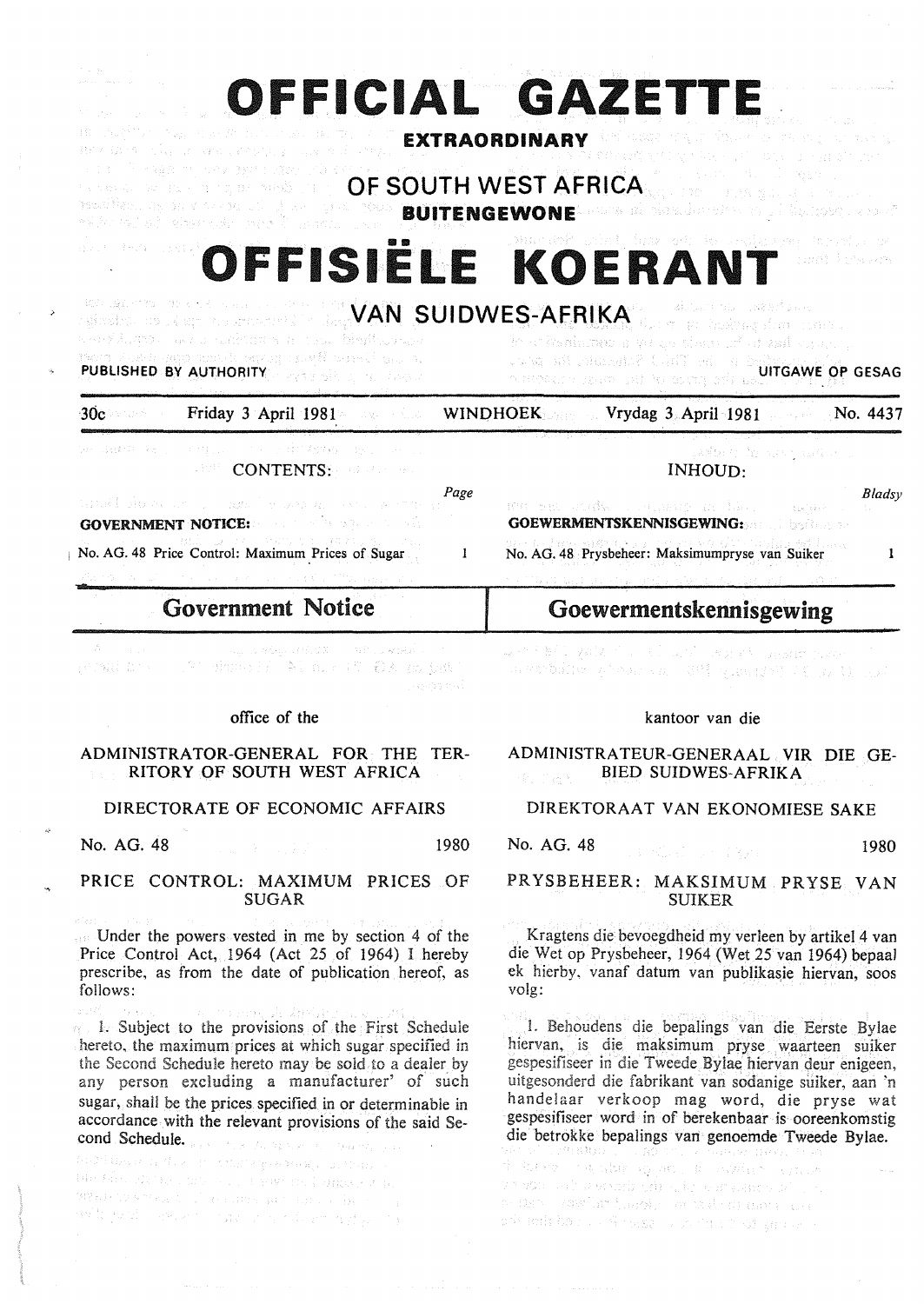2. Subject to the provisions of the First Schedule, the maximum prices at which sugar specified in the Third Schedule hereto may be sold by any person to any other person, except in the case of a sale to which the provisions. of paragraph 1 are applicable, shall be the prices specified in or determinable in accordance with

the relevant provisions of the said Third Schedule, provided that: .<br>Sababa

- (a) if a purchaser demands a quantity of sugar, whether mill-packed or retail-packed and such quantity has to be made up by a combination of packs specified in the Third Schedule, the price may not exceed the price of the most economic combination of the packs displayed or offered for sale, except in the case where the purchaser himself exercised a choice in respect of a specific combination of packs;
- (b) if sugar is sold in quantities which are not specified in the Third Schedule the price thereof shall be calculated by using a pro rata part of the price of the next retail pack size specified in the Third Schedule, or a pro rata part of the price of the 25 kg pocket.

3. Government Notices AG. 39 of 7 May 1980 and AG. 21 of 24 February 1981 are hereby withdrawn.

P.R. KRUGER

Price Controller Windhoek, 1 April 1981

#### FIRST SCHEDULE

### DEFINITIONS AND INTERPRETATIONS

Unless otherwise stated, the following definitions and interpretations apply in the determination of maximum prices in acccrdance with the provisions of the Second and Third Schedules:

I. A place specifically named means the area falling under the jurisdiction of the local authority at such place and includes all places within eight kilometres of the boundary of such area. .<br>.a → 3

2. (a) Distances must be calculated by taking the distance of the shortest railway route from the port from which sugar can be obtained to the nearest railway station or siding to which it can be consigned, plus the shortest distance by road from the last-mentioned railway station or siding to the place of sale: Provided that the

2. Behoudens die bepalings van die Eerste Bylae, is die maksimum pryse waarteen suiker gespesifiseer in die Derde Bylae hiervan, uitgesonderd in die geval van 'n verkoop waarop die bepalings van paragraaf 1 biervan van toepassing is, deur enigeen aan enigiemand anders verkoop mag word, die pryse wat gespesifiseer word in, of berekenbaar is ooreenkomstig die betrokke bepalings van genoemde Derde Bylae, met dien verstande dat:

- (a) indien 'n koper 'n hoeveelheid suiker verlang, het sy meulverpak of kleinhandelverpak, en sodanige hoeveelheid deur 'n kombinasie van verpakkings in die Derde Bylae gespesifiseer opgemaak moet word, mag die prys nie boer wees nie as die prys van die mees ekonomiese kombinasie van die verpakkings wat te koop uitgestal of aangebied word, behalwe in die geval waar die koper self 'n keuse met betrekking tot 'n bepaalde kombinasie van verpakkings uitgeoefen het;
- (b) indien suiker in hoeveelhede wat nie in die Derde Bylae gespesifiseer is nie verkoop word, moet die prys daarvan bereken word deur 'n pro rata gedeelte van die prys van die volgende grootte kleinhandclverpakking wat in die Derde Bylae gcspcsifiseer is. of 'n pro rata gedeelte van die prys van die 25 kg sakkie. te gebruik.

3. Goewermentskennisgewings AG. 39 van 7 Mei 1980 en AG. 21 van 24 Februarie 1981 word hierby herroep.

P.R. KRUGER

Pryskontroleur Windhoek, 1 April 1981

# EERSTE BYLAE

### WOORDOMSKRYWINGS EN VERTOLKINGS

Tensy anders vermeld, is die volgende omskrywings en vertolkings van tocpassing by die berekening van maksimum pryse ooreenkomstig die bepalings van die Twcede en Derde Bylaes:

I. 'n Pick wat uitdruklik gcnoem word. is die gebied onder die rcgsbevocgdheid van die plaaslike bcstuur op die pick en omvat aile plekkc binne agt kilometer van die grens van die gcbied.

2. (a) Afstandc moct bcrckcn word deur die afstand te necm van die kortste spoorwcgroete vanaf die hawe vanwaar suiker verkry kan word na die naastc spoorwegstasie of -sylyn waarheen dit versend kan word. plus die kortste afstand per pad vanaf laasgenoemde spoorwegstasic of -sylyn na die plek van vcrkoop: Met dien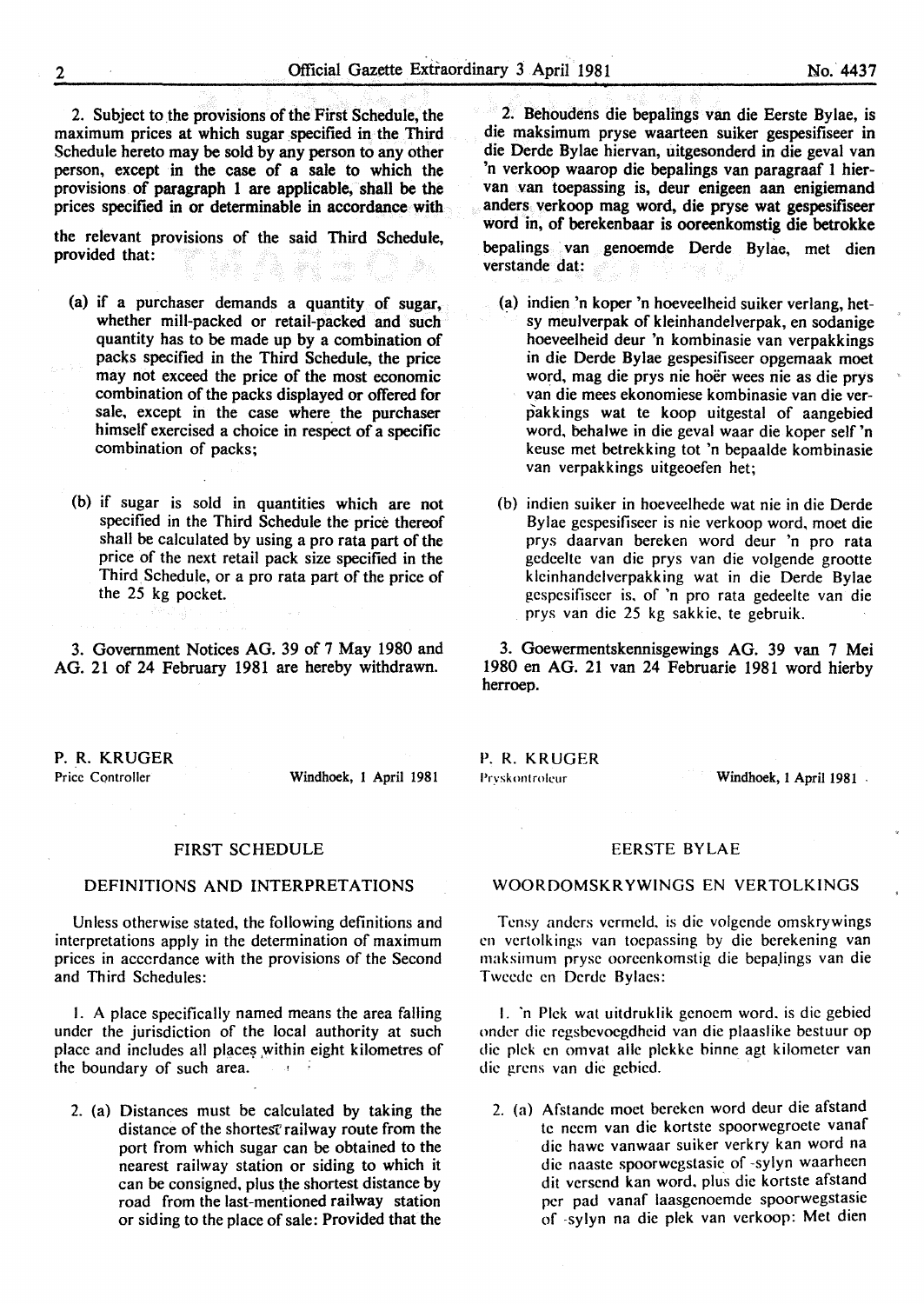most economic route from Rossburgh by which sugar can be obtained shall be the basis for calculating the maximum prices of sugar at any given place.

- (b) The Official Railway Tariff Book as amended and the Book of Distances, as amended, and . the Index of Stations and Sidings as amended, shall be used to determine distances and tariffs, provided that railage and cartage shall be calculated on a gross mass basis, i.e. including the container, at 101 per cent for 25 kg pockets and 102 per cent for other millpacks.
- (c) Wherever in the Third Schedule provision is made for allowances in respect of road transportation costs, the distances specified are determinable by reference to the nearest railway station or siding and shall in no case exceed the distance from such railway station or siding to the place of sale.
- 3. (a) The expression "nearest railway station or siding" means the railway station or siding to which sugar can be consigned situated nearest to the place of sale irrespective of whether it has been consigned to such station or siding or not, but excluding Road Motor Service stations or halts.
	- (b) The expression "wholesale price" refers to a price determinable in accordance with the provisions of the Second Schedule, and the expression "retail price" means a price determinable in accordance with the provisions of the Third Schedule.
	- (c) The expressions "mill-packs" and "millpacked sugar" mean unbroken packages as supplied by the manufacturer, and the expressions "retailers' packs", "retail-packs" or "retail-packed'' refer to packages not thus packed.
	- (d) The expression "other transport charges" refers to transport charges necessarily incurred by the wholesaler to transport the sugar over the shortest route from the nearest railway station or siding and may not exceed 9 cents per 25 kg for the first 16 km or part thereof and thereafter 7 cents per 25 kg for every additional 16 km or part thereof.
	- (e) The expression "sell" means to offer. advertise. keep, expose, transmit. convey, deliver or prepare for sale, or to exchange or to dispose of for any consideration whatever or to

vcrstande.dat die mees ckonomiese roete vanaf· Rossburg waarlangs suiker vcrkrygbaar is die basis vir berekening van die maksimum pryse van suiker op enige gcgcwe plek is.

- (b) Die Offisiële Spoorwegtariefboek, soos gewysig en die Afstandboek soos gewysig, en die Lys van Stasies en Sylyne, soos gewysig, moet gebruik word om die afstande ·en tariewe te bepaal, met die voorbehoud dat spoorvrag en bestelkoste op 'n bruto massabasis bereken moet word, m.a.w. insluitende die houer, teen 101 persent vir 25 kg sakkies en 102 persent vir ander meulverpakkings.
- (c) Waar in die Derde Bylae voorsiening gemaak word vir toelaes ten opsigte van padvervoerkoste, is die afstande wat gespesifiseer word, berekenbaar met verwysing na die naaste spoorwegstasie of -sylyn en mag in geen geval die afstand van sodanige spoorwegstasie of -sylyn- af na die plek van verkoop te bowe gegaan word nie.
- 3. (a) Die uitdrukking "naaste spoorwegstasie of sylyn" beteken die spoorwegstasie of -sylyn naaste aan die plek van verkoop geleë, waarheen suiker versend kan word, ongeag of dit na sodanige spoorwegstasie of -sylyn versend is al dan nie, maar sluit pad motordiensstasies of -haltes uit.
	- (b) Die uitdrukking ''groothandelprys" het betrekking op 'n prys berekenbaar oorcenkomstig die bepalings van die Tweede Bylae. en die uitdrukking "kleinhandelprys" beteken 'n prys berekenbaar ooreenkomstig die bepalings van die Derde Bylae.
	- (c) Die uitdrukkings "meulverpakkings" en "meulverpakte suiker" beteken onoopgemaakte verpakkings soos deur die fabrikant gelewer, en die uitdrukkings "klein-<br>handelaarsverpakkings", "kleinhandelsverhandelaarsverpakkings". pakkings" of"kleinhandelsverpak". verwys na verpakkings nie aldus verpak nie.
	- (d) Die uitdrukking "ander vervoerkoste" het betrekking op vervoerkoste wat noodsaak likerwys deur die groothandelaar aangegaan is vir die vervoer van die suiker oor die kortste roete vanaf die naaste spoorwegstasie of -sylyn en mag-nie 9 sent per 25 kg vir die ecrste 16 km of dee! daarvan oorskry nie, daarna nie 7 sent per 25 kg vir elke addisionele 16 km of dee! daarvan. oorskry nie.
	- (e) Die uitdrukking "verkoop" beteken om aan te bied. adverteer. aanhou, uitstal. versend. vervoer. aflewer of vir verkoop voor te berei of om te ruil of om oor te beskik vir enige teen-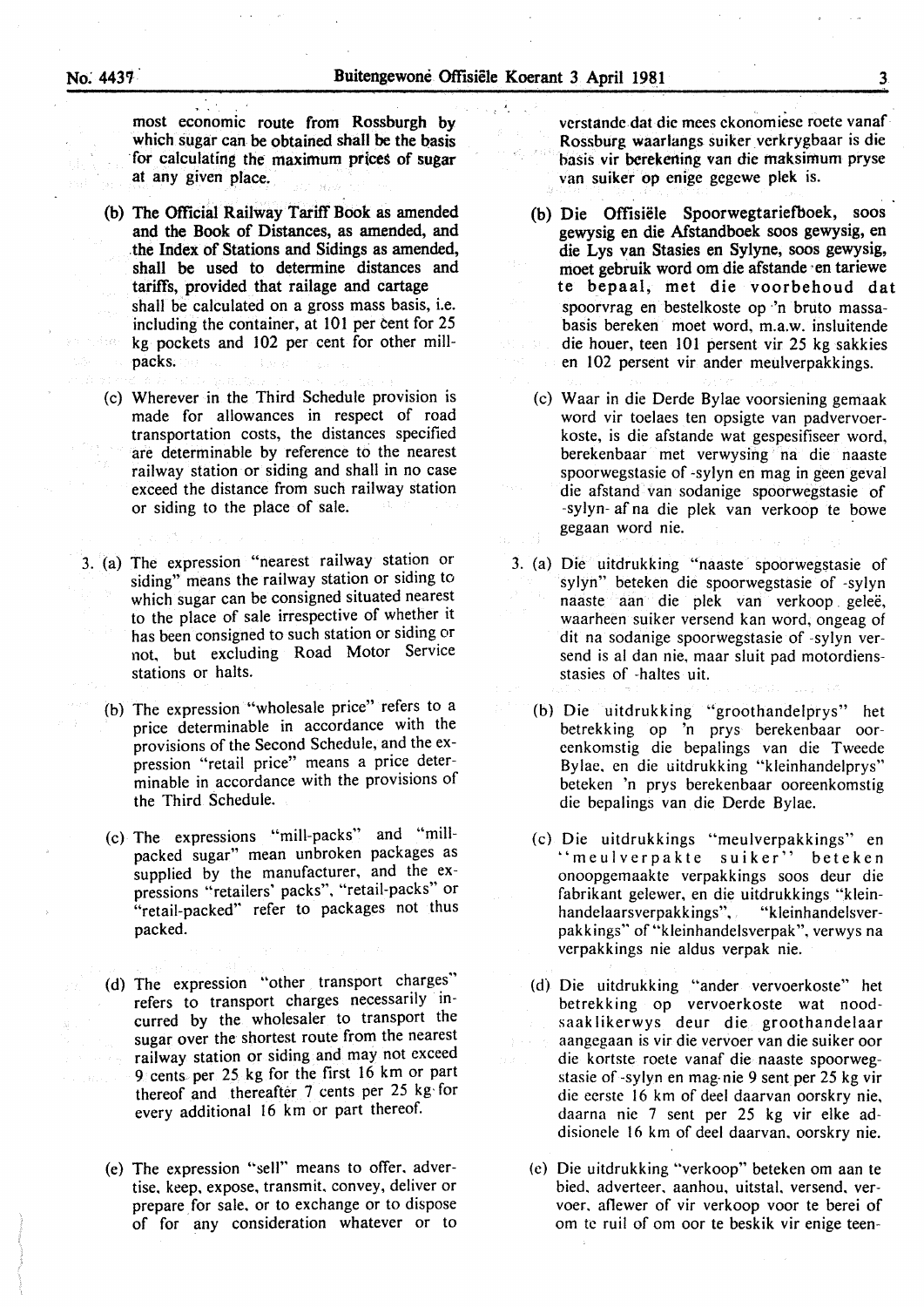$\sum_{i=1}^{n} \frac{1}{n} \frac{d^2}{dx^2}$  .

Ŵ.

Stand Constitution transmit, convey or deliver in pursuance of a sale. exchange or disposal as aforesaid, and the words "seller", "selling", "sale" and "sold" have a corresponding meaning.

for a phone would be a hold

- anna caedh  $\mathcal{E}^{\mathcal{C}}$  ,  $\mathcal{C}$  ,  $\mathcal{G}$ (f) The expression "speciality sugars" means such sugars as cube sugar. tablet sugar. castor sugar. icing sugar. caramelised brown sugar. a Social special soft brown sugar. superfine dessert sugar. and sachets of sugar. the production of
	- which involves processing costs other than the normal milling and refining costs and which have been approved as such by the Secretary for Industries.

4. The maximum wholesale prices specified in, or determinable in accordance with the provisions of the Second Schedule, relate to 25 kg units of any millpacked sizes.

- 5. (a) The maximum retail prices, as specified in paragraphs I to 3 of the Third Schedule, shall apply at all railway stations and sidings to  $\sim$ which sugar can be consigned and within the applicable rail interval and within a distance of eight km of such stations or sidings.
	- (b) The determination of the maximum retail prices of mill-packed sugar in masses of 500 g and 250 g is set out in paragraph 4 of the Third Schedule.
		- SECOND SCHEDULE

### MAXIMUM WHOLESALE PRICES OF SUGAR

e i strane e primer e Mingen I.<br>Mingere e primer media tale<mark>m</mark>ente i se

(Excluding speciality sugars as defined in paragraph 3(f) of the First Schedule).

I. (a) When the sale is on the basis of f.o.r. Walvis Bay, or on the basis of ex seller's store at this port, the maximum prices for cash sales per 25 kg in quantities from 31 units of 25 kg each to 249 units of 25 kg each are, irrespective of whether the units consist of any of the under-会员起来 紧张 mentioned packs or types of sugar or com- $\gamma_{Z} = 10^{10}$ binations thereof, as follows:

 $\label{eq:2.1} \begin{split} \left\langle \left( \mathcal{E} \right) \right\rangle = \left( \mathcal{E} \right) \left( \left( \frac{1}{2} \right) \right) = \mathcal{E} \left( \left( \frac{1}{2} \right) \right) = \left( \frac{1}{2} \mathcal{E} \right) \left( \frac{1}{2} \right) = \left( \frac{1}{2} \right) \mathcal{E} \left( \frac{1}{2} \right) = \left( \frac{1}{2} \right) \mathcal{E} \left( \frac{1}{2} \right) = \left( \frac{1}{2} \right) \mathcal{E} \left( \frac{1}{2$ 

- prestasie van watter aard ookal. of te vervoer. التن كيبيون versend of af te lewer in nakoming van 'n asan k verkoping. ruil of beskikking soos voormeld en die woorde "verkoper" en "verkoping" het 'n oorcenstemmende betekenis. .<br>Lobase e
	- (f) Die uitdrukk ing "spesialiteitsuiker" beteken suiker soos blokkiesuiker. tabletsuiker. strooisuiker en versiersuiker. gekarameliseer-- Isb de bruinsuiker. spesiale sagte bruinsuiker. superfyn dessertsuiker en suiker in sachets, die
		- produksie waarvan verwerkingskoste ander as die normale meul-en raffineringskoste meebring en wat as sodanig deur die Sekretaris van Nywerheidswese goedgekeur is.

4. Die maksimum groothandelspryse gespesifiseer in. of berekenbaar ooreenkomstig die bepalings van die Twcede Bylae het betrekking op 25 kg-eenhede van enige meulverpakkingsgrootte.

- 5. (a) Die maksimum kleinhandelpryse soos gespesifiseer in paragrawe l tot 3 van die Derde Bylae, is van toepassing op aile spoorwegstasies en sylyne waarheen suiker versend kan word en binne die betrokke spoorinterval en binne 'n afstand van agt km vanaf sodanige stasics en sylyne.
	- (b) Die bepaling van die maksimum kleinhandelsprysc van meulverpakte suiker in massas van 500 g en 250 g is in paragraaf 4 van die Derde Bylae uiteengesit.

soft many many series

# TWEEDE BYLAE

n komunikas Antonio arbitektoje programa programa politikas programa politika programa politika programa polit

 $\mathcal{W}^{(2)}_{\alpha}$  ,  $\mathcal{V}^{(1)}_{\alpha}$  , then  $\mathcal{W}^{(1)}_{\alpha}$ 

## MAKSIMUM GROOTHANDELSPRYSE VAN SUIKER

(Uitgesonderd spcsialitcitsuiker soos omskryf in paragraaf 3(f) van die Eerste Bylae).

- I. (a) Wanneer die verkoop op 'n v.o.s. Walvisbaai basis geskicd. of op die basis van ex verkoper sc magasyn by hierdie hawestad, is die maksimum pryse vir kontantverkope per 25 kg in hoeveclhede vanaf 31 eenhede van 25 kg elk tot 249 eenhede van 25 kg elk, ongeag of die eenhede uit enige van die ondergenoemde verpakkings of soorte suiker of. kombinasies daarvan bestaan. soos volg:
-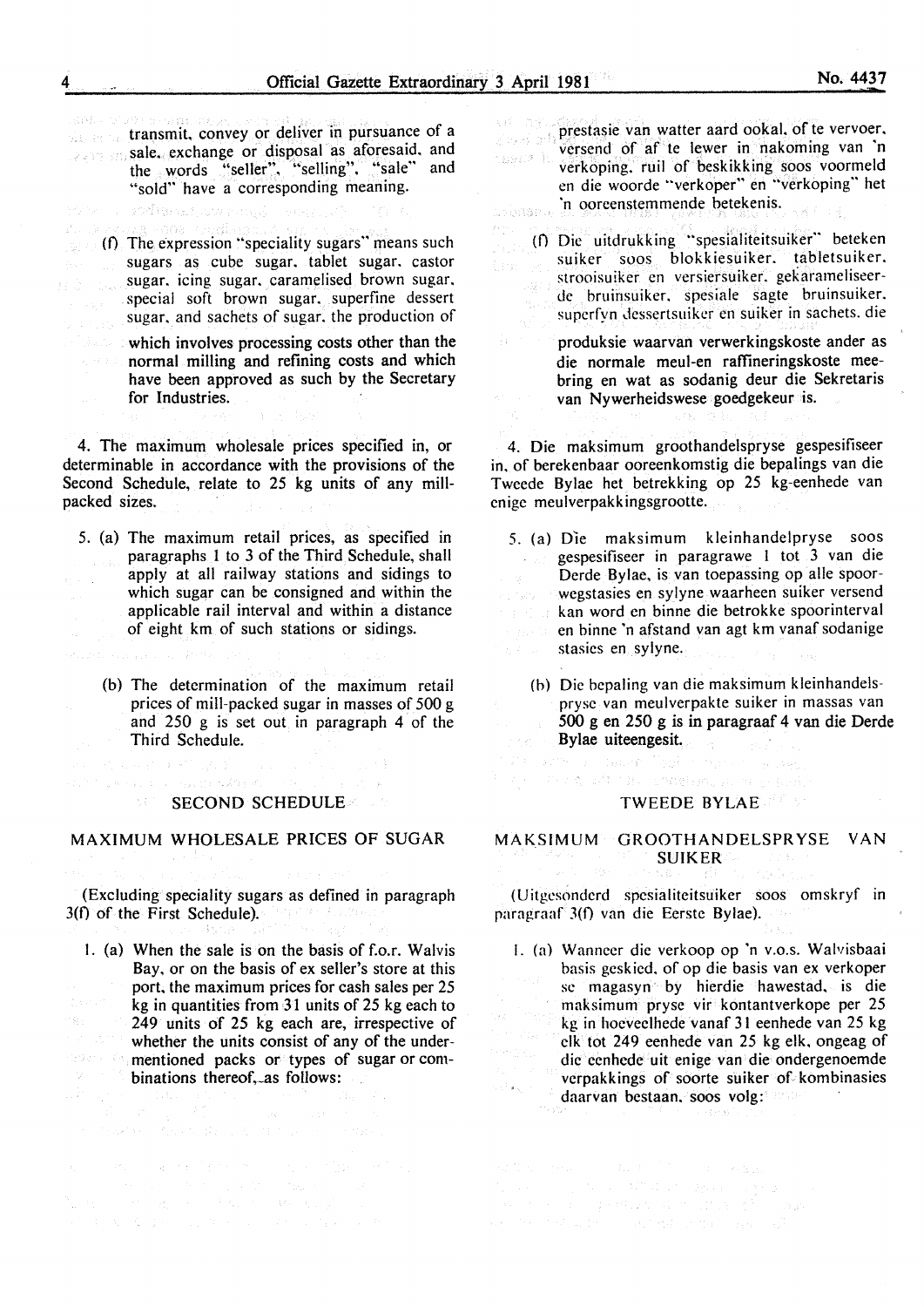| Plek                              | 25 kg<br>wit<br>geraffi-<br>neerd | 12,5 kg<br>wit<br>$\sqrt{q}$<br>neerd | $2,5$ kg<br>wit<br>geraffi-<br>neerd | $1$ $kg$<br>wit<br>$q$ eraffi-<br>neerd | 500g<br>wit<br>geraffi-<br>neerd | $250$ <sup>g</sup><br>wit<br>geraffi-<br>neerd                | $25$ kg<br>bruin | 12,5 kg 1 kg            | bruin bruin                                  | 500q<br>bruin                                      |
|-----------------------------------|-----------------------------------|---------------------------------------|--------------------------------------|-----------------------------------------|----------------------------------|---------------------------------------------------------------|------------------|-------------------------|----------------------------------------------|----------------------------------------------------|
| Walvisbaai:                       | $\mathsf{R}$                      | $\mathsf{R}$                          | $\mathsf{R}$                         | $\mathbf R$                             | $\overline{\mathbf{R}}$          | $\,$ R $\,$                                                   | R                | $\mathsf{R}$            | R                                            | $\mathbf{R}$                                       |
| V.0.5.<br>Ex magasyn              | 11,58<br>11,83                    | 11,87<br>12,12                        | 12, 19<br>12,44                      | 12,33<br>12,58                          | 12,59<br>12,84                   | 12,94<br>13,19                                                | 10,62<br>10,87   | 11,02<br>41,27          | 11,36<br>11,61                               | Buitengewone Offisiële Koerant 3<br>11,65<br>11,90 |
|                                   |                                   |                                       |                                      |                                         |                                  |                                                               |                  |                         |                                              |                                                    |
| Place                             | $25$ $kg$<br>white<br>refined     | 12,5 kg<br>white<br>refined           | $2,5$ kg<br>white<br>refined         | $1$ kg<br>white<br>refined              | 500 g<br>white<br>refined        | $250$ g<br>white<br>refined                                   | $25$ kg<br>brown | <b>12,5 kg</b><br>brown | $ 1\rangle$ kg<br>brown                      | 500 g<br>brown                                     |
|                                   | $\mathsf{R}$                      | R                                     | $\mathbf{R}^\circ$                   | $\overline{\mathsf{R}}$                 | $R^{\circ}$                      | R                                                             | R                | $\mathbf R$             | $\overline{\mathbf{R}}$                      | R                                                  |
| Walvis Bay:                       |                                   |                                       |                                      |                                         |                                  |                                                               |                  |                         |                                              |                                                    |
| $F.$ o.r.<br>Ex seller's<br>store | 11,58<br>11,83                    | 11,87<br>12,12                        | 12,19<br>12,44                       | 12,33<br>12,58                          | 12,59<br>12,84                   | 12,94<br>13,19                                                | 10,62<br>10, 87  | 11,02<br>11,27          | 11,36<br>11,61                               | 11,65<br>11,90                                     |
|                                   |                                   |                                       | $\sim$<br>$\hat{\mathcal{J}}_1$      |                                         |                                  | 39<br>international Second<br>Second Contract Contract Second |                  |                         | bet 1982<br>2010년 1월 1일<br>2010년 1월 1일 1일 1일 |                                                    |

 $\sim 10$ 

 $\mathcal{S}_{\mathcal{S}}$ 

duiten  $rac{1}{2}$ 2 <sup>~</sup>**o:**  (ij Koerant

 $J_{\boldsymbol{\omega}}$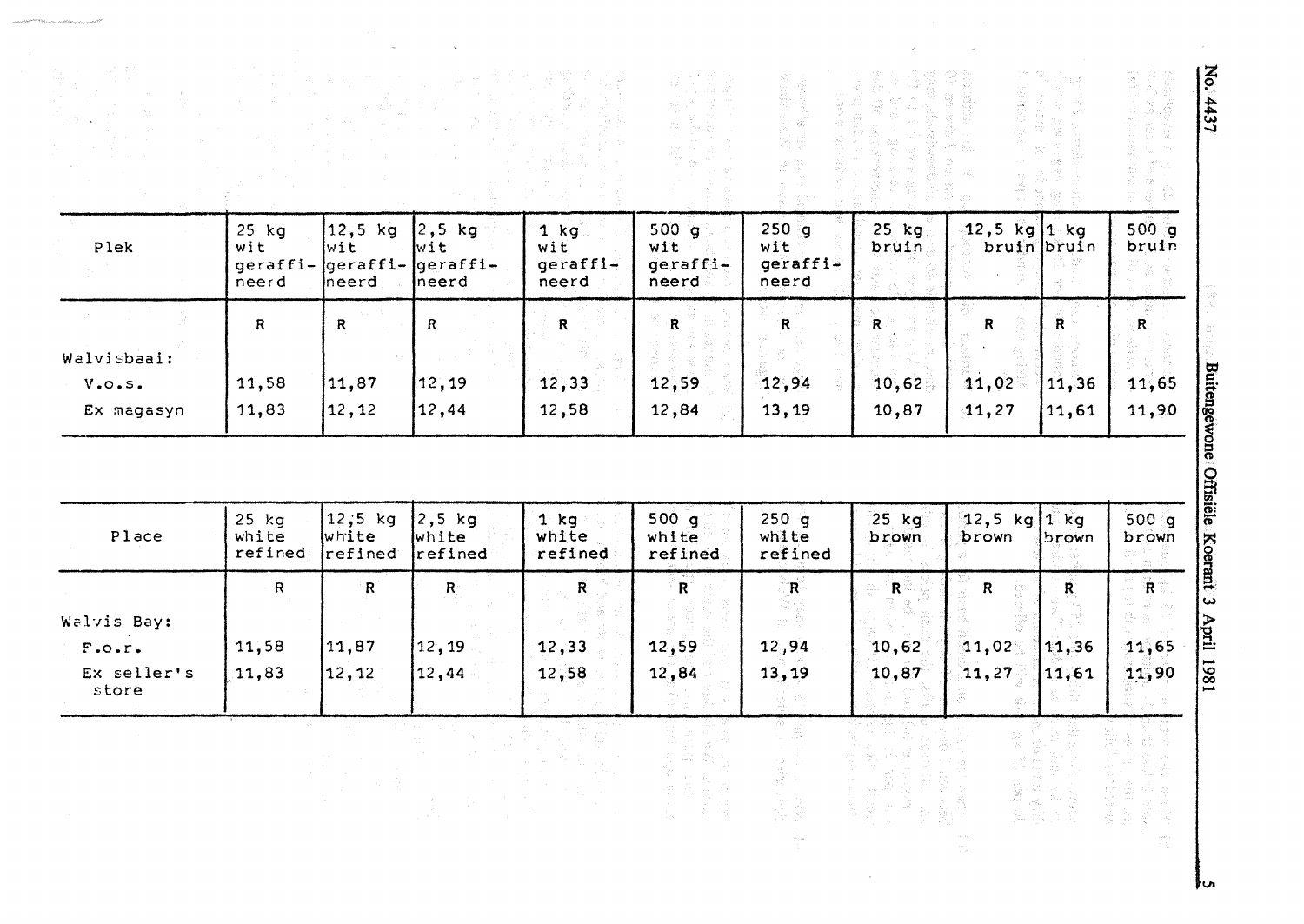(b) When the total number of 25 kg quantities sold is less than 31 units or more than 249 units, the prices in subparagraph (a) shall be adjusted as follows:

Sales of less than thirty-one 25 kg units: 3c per 25 kg unit may be added; Two hundred and fifty units or more: A discount of not less than 3c per 25 kg unit will be offered.

- (c) When the sale is on a credit basis for a period between 7 days. and 50 days, including 40-day and 50-days drafts, the cash prices in subparagraphs (a) and (b) may be increased by l4c per 25 kg unit; and when the basis of credit sales exceeds 50 days, the foregoing prices may be increased by l9c per 25 kg unit.
- (d) Nine cents per 25 kg unit may be added for deliveries ex seller's store at Walvis Bay.
- (e) When the sale is on the basis of ex seller's store at Walvis Bay and the sugar is railed on to the purchaser, the prices specified in paragraph J(a), (b) and (c) are ex seller's store.
- 2. (a) Elsewhere in South West Africa the maximum prices for mill-packed white and brown sugar when the sale is on the basis of ex seller's store, shall be determined by adding an amount equivalent to 6,8 per cent of the landed cost to such cost. "Landed cost to Wholesalers" is calculated by adding to the applicable port base price the lowest SA Railway charges, based on Tariff No. 8, which can be incurred from the port from which the sugar is obtained to the railway station, siding or RTS halt to which it can be consigned, plus other transport charges as defined in the First Schedule: Provided that the most economic route from Rossburgh by which sugar can be obtained shall be the basis for calculating the maximum prices of sugar at any given place. For private sidings the cartage service costs payable in respect of railway stations and sidings may be added. If the selling price per 25 kg unit includes a fraction of a cent, it may if a halfcent or less be regarded as a halfcent and if more than a half-cent as a cent.

If the SAR & H Administration does not provide a cartage service between the seller's store and the station a further 9 cents per 25 kg unit may be added for the first 16 km or part thereof and thereafter 7 cents per 25 kg.

(b) Wanneer die totale aantal 25 kg hoeveelhede verkoop minder as 31 eenhede of meer as 249 eenhede is, moet die pryse in subparagraaf (a) soos volg aangepas word:

Verkope van minder as een-en-dertig 25 kgeenhede: 3c per 25 kg mag bygevoeg word; tweehonderd-en-vyftig eenhede · of meer: 'n Afslag van nie minder as 3c per 25 kg-eenheid nie.

- (c) Wanneer die verkoop op 'n kredietbasis geskied, vir 'n periode van tussen 7 dae en 50 dae, insluitende 40-dae- en 50-daewissels, mag die kontantpryse in subparagrawe (a) en (b) met 14c per 25 kg-eenheid verhoog word; en wanneer die basis van kredietverkope 50 dae ootskry, mag die voorafgaande kontantpryse met 19c per 25 kg-eenheid verhoog word.
- (d) Nege sent per 25 kg-eenheid mag vir aflewering ex verkoper se magasyn te Walvisbaai bygevoeg word.
- (e) Wanneer die verkoop op basis van ex verkoper se magasyn, Walvisbaai, geskied en suiker per spoor aan die koper gestuur word, is die pryse voorgeskryf in paragraaf l(a), (b) en (c) ex verkoper se magasyn.
- 2. (a) Elders in Suidwes-Afrika moet die maksimum pryse vir meulverpakte wit- en bruinsuiker, indien die verkoping op basis van ex verkoper se magasyn geskied, bepaal word deur 'n bedrag gelykstaande aan 6,8 persent van die gelewerde koste by sodanige koste te voeg. "Gelewerde koste vir Groothandelaars" word bereken deur by die toepaslike basisprys in die hawens die laagste SASpoorwegkoste, gebaseer op Tarief No 8, vanaf die hawe waarvandaan suiker verkry word na die spoorwegstasie of -sylyn of P.V.D.-halte waarheen dit versend kan word, by te tel plus ander vervoerkoste soos omskryf in die Eerste Bylae: Met dien vertande dat die mees ekonomiese roete vanaf Rossburgh waarlangs die suiker verkrygbaar is, die basis vir berekening van die maksimum pryse van suiker op enige gegewe plek is. Vir privaat sylyne mag die besteldienskoste betaalbaar ten opsigte van die spoorwegstasies en -sylyne bygevoeg word. Indien die prys per 25kg-eenheid 'n brenk van 'n sent insluit, mag dit, indien dit 'n halfsent of minder is, as 'n halfsent beskou word en indien dit meer as 'n halfsent is, as 'n sent.

Indien die Administrasie van sie SAS & H nie 'n besteldiens tussen die verkoper se magasyn en die stasie verskaf nie mag 'n verdere 9 sent per 25 kg-eenheid vir die eerste 16 km of gedeelte daarvan en daarna 7 sent per 25kgeenheid vir elke bykomende 16 km of gedeelte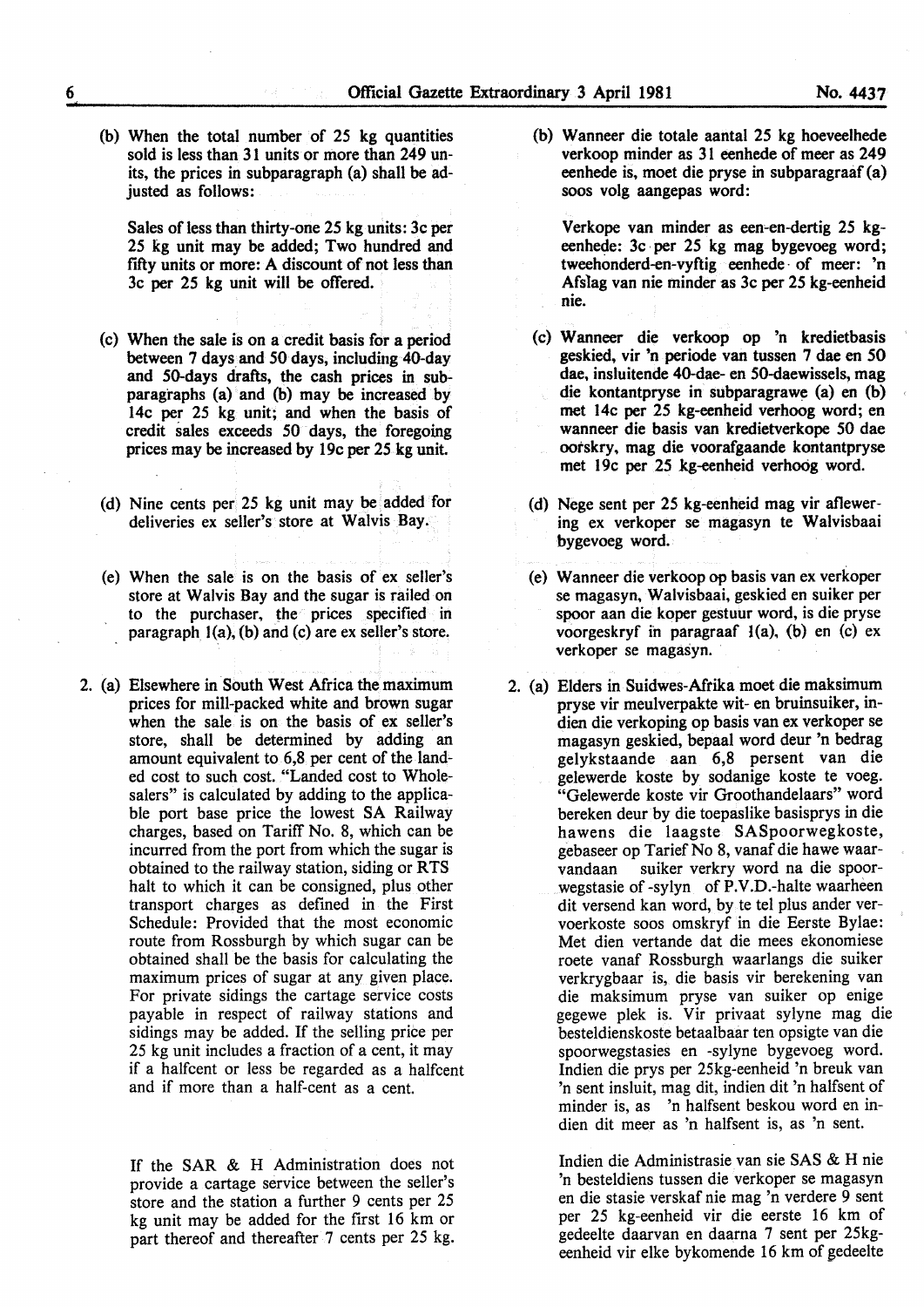for every additional 16 km or part thereof when the sale is ex seller's store and the sugar is railed on to the purchaser.

(b) The port base prices to be used in the calculation of landed cost to wholesalers, as specified above, are as follows per 25 kg. unit:

daarvan bygevoeg word wanneer die verkoping ex verkoper se magasyn geskied en die suiker per spoor aan die koper gestuur word.

(b) Die basispryse by die hawens wat gebruik moet word vir die berekening van die gelewerde koste vir groothandelaars, soos hierbo omskryf, is soos volg per 25 kgeenheid:

วยไปสถ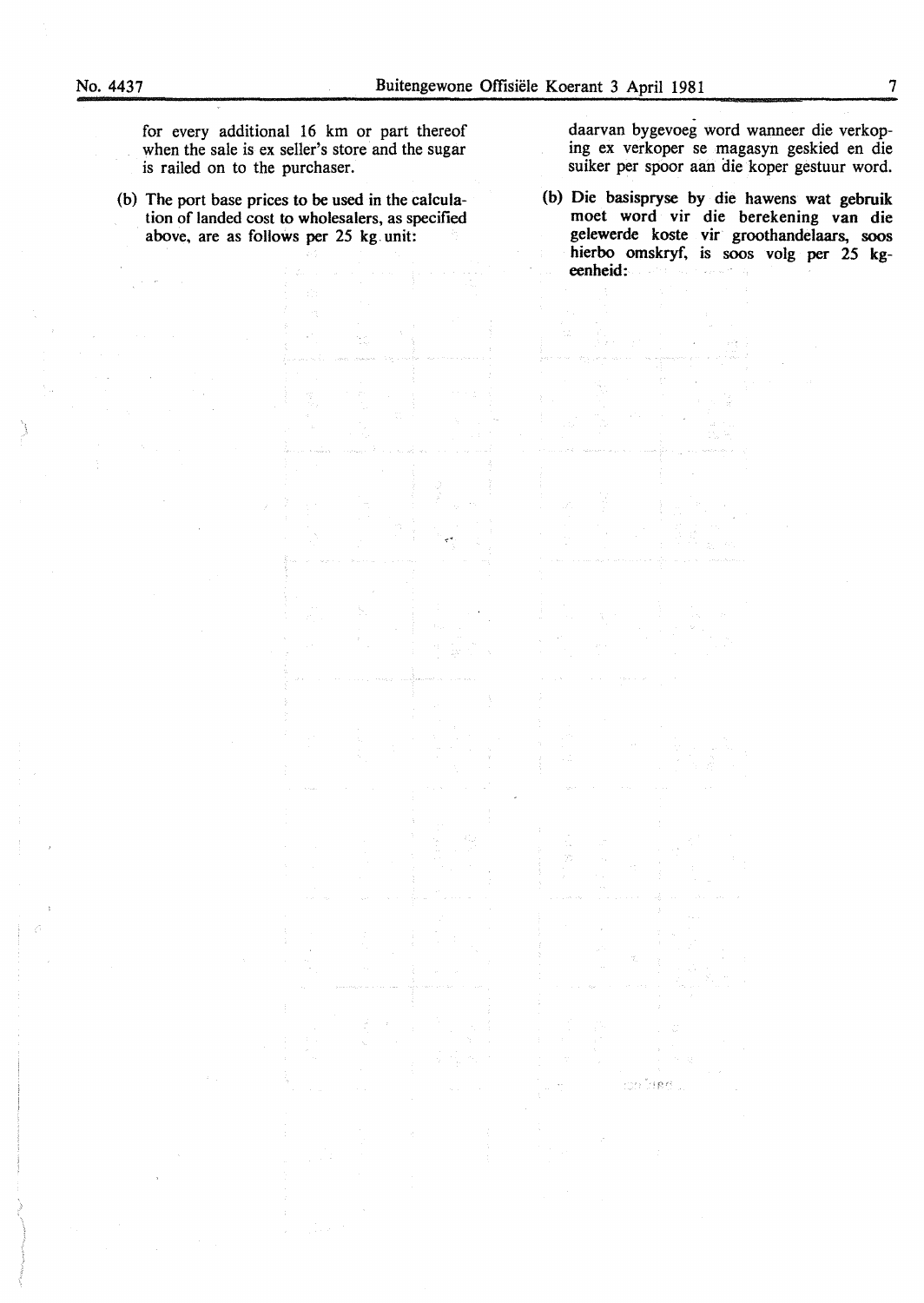| Hawe                  | $25$ $kg$<br>wit<br>$geraffi - [geraffi -]$<br>neerd | $12,5$ kg<br> wit<br>Ineerd | $2,5$ kg<br>wit<br>geraffi-<br>neerd | 1 $kg$<br>wit<br>geraffi-<br>neerd | 500q<br>wit<br>geraffi-<br>neerd | 250g<br>wit<br>geraffi-<br>neerd | $25$ $kg$<br>bruin | 12,5 kg<br>bruin | $1$ $ka$<br> br <b>uin</b> | [500 q]<br>bruin |
|-----------------------|------------------------------------------------------|-----------------------------|--------------------------------------|------------------------------------|----------------------------------|----------------------------------|--------------------|------------------|----------------------------|------------------|
|                       | R                                                    | R                           | R                                    | $\mathsf R$                        | $\mathsf{R}$                     | R                                | R                  | $\mathsf{R}$     | R                          | R                |
| Walvisbaai            | 10,930                                               | 11,205                      | 11,505                               | 11,655                             | 11,880                           | 12,205                           | 10,030             | 10,405           | 10,730                     | 11,030           |
| Rossburgh<br>(Durban) | 9,245                                                | 9,520                       | 9,820                                | 9,970                              | 10, 195                          | 10,520                           | 8,345              | 8,720            | 9,045                      | 9,345            |
|                       |                                                      |                             |                                      |                                    |                                  |                                  |                    |                  |                            |                  |

 $\mathcal{L}$ 

 $\lambda_{\rm c}$ 

 $\mathbf{x}^{(i)}$  and

 $\int\limits_{\mathbb{R}^{3}}$ 

 $\hat{\mathcal{A}}$ 

| Port                  | $25$ kg<br>white<br>refined | 12,5 kg<br>white<br>refined | $2,5$ kg<br>lwhite.<br>refined | 1 ka<br>white<br>refined | 500q<br>white<br>refined | 250q<br>white<br>refined | $25$ $kg$<br>brown | 12,5 $kg[1 kg]$<br>brown | brown  | 500q<br>brown |
|-----------------------|-----------------------------|-----------------------------|--------------------------------|--------------------------|--------------------------|--------------------------|--------------------|--------------------------|--------|---------------|
|                       | R                           | R                           | R                              | R                        | R                        | R                        | R                  | R                        | R      | R             |
| Walvis Bay            | 10,930                      | 11,205                      | 11,505                         | 11,655                   | 11,880                   | 12,205                   | 10,030             | 10,405                   | 10,730 | 11,030        |
| Rossburgh<br>(Durban) | 9,245                       | 9,520                       | 19,820                         | 9,970                    | 10,195                   | 10,520                   | 8,345              | 8,720                    | 9,045  | 9,345         |

 $\sim$ 

 $\sim$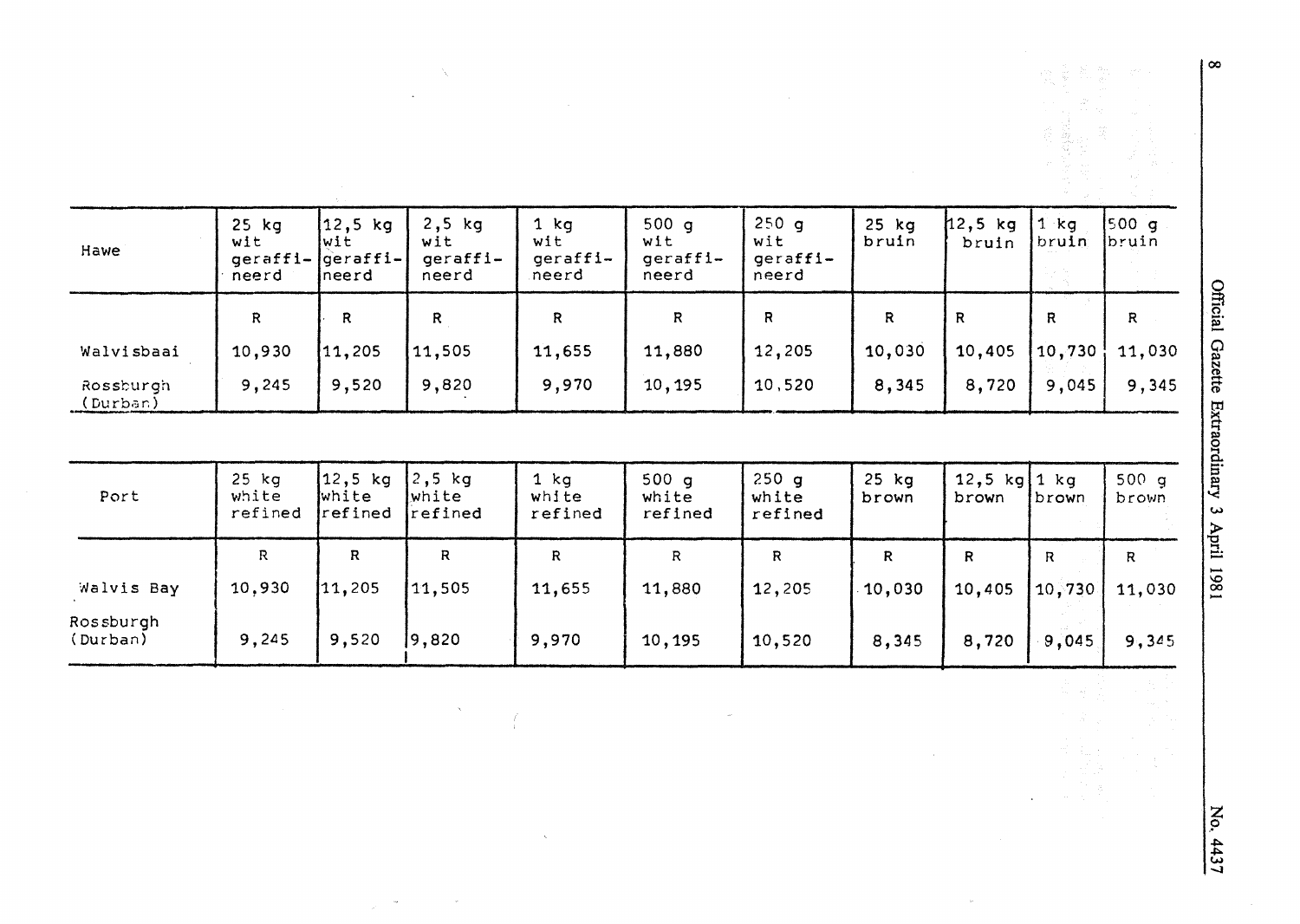- - (c) When the total number of 25 kg quantities sold is less than 31 units, or in excess of 249 units, then the prices determined in accordance with paragraph 2(a) and (b) shall be adjusted in accordance with paragraph 1(b).
	- (d) When the sale is on a credit basis, the formula set out in paragraph 1(c) will apply to the prices determined in accordance with paragraph  $2(a)$ , (b) and (c).
	- (e) Delivery charges  $-9$  cents per 25 kg unit, may be added for deliveries up to 16 km from the seller's store. Thereafter,  $\overline{7}$  cents per 25 kg unit may be charged for every additional 16 km or part thereof.

t s

- (c) Wanneer die totale aantal 25 kg-eenhede wat verkoop is minder as 31 eenhede of meer as 249 eenhede is, moet die pryse berekenbaar ooreenkomstig paragrawe 2(a) en (b) volgens paragraaf  $1(b)$  aangepas word.
- (d) Wanneer die verkoop op 'n kredietbasis geskied moet die formule uiteengesit in paragraaf 1(c) op die pryse berekenbaar ooreenkomstig paragrawe 2(a), (b) en (c) toegepas word.
- (e) Afleweringskoste  $-9$  sent mag per 25 kgeenheid bygevoeg word vir aflewerings tot 16 km vanaf die verkoper se magasyn. Daarna mag 7 sent per 25 kg gehef word vir elke bykomende 16 km of gedeelte daarvan.

| 「その後、そのように、その後、この後、その後のことには、この後、「後者のこと」ということには、「そのこと」ということになっている。 |                                  | はい み<br>$\frac{1}{2} \sum_{i=1}^{n} \frac{1}{2} \sum_{j=1}^{n} \frac{1}{2} \sum_{j=1}^{n} \frac{1}{2} \sum_{j=1}^{n} \frac{1}{2} \sum_{j=1}^{n} \frac{1}{2} \sum_{j=1}^{n} \frac{1}{2} \sum_{j=1}^{n} \frac{1}{2} \sum_{j=1}^{n} \frac{1}{2} \sum_{j=1}^{n} \frac{1}{2} \sum_{j=1}^{n} \frac{1}{2} \sum_{j=1}^{n} \frac{1}{2} \sum_{j=1}^{n} \frac{1}{2} \sum_{j=1}^{n$<br>けんこうしょう | 14. 计算法<br>12. 12.<br>$\alpha$ , and $\alpha$ , and $\alpha$<br>○ 医中央性 100 mini 100 mini 100 mini 100 mini 100 mini 100 mini 100 mini 100 mini 100 mini 100 mini 100 mini 100 mini 100 mini 100 mini 100 mini 100 mini 100 mini 100 mini 100 mini 100 mini 100 mini 100 mini 100 mini 100 m<br>医腹股沟 医心脏 医心脏 医阿尔伯氏征<br>医新加拿大 医血管切除术 机十二十<br>かんかく きんかん かいしゅ あき きかいかんこう エー・エー |                                                                                                                                                                                                                                                   | <b>Contract Security Contract Contract</b> |
|-------------------------------------------------------------------|----------------------------------|------------------------------------------------------------------------------------------------------------------------------------------------------------------------------------------------------------------------------------------------------------------------------------------------------------------------------------------------------------------------------------|----------------------------------------------------------------------------------------------------------------------------------------------------------------------------------------------------------------------------------------------------------------------------------------------------------------------------------------------------------------------------|---------------------------------------------------------------------------------------------------------------------------------------------------------------------------------------------------------------------------------------------------|--------------------------------------------|
|                                                                   | j.<br>医心室 医三十五烷<br>医心室 医单位神经 医心脏 | $\gamma_{\rm i}$                                                                                                                                                                                                                                                                                                                                                                   | 经营 有效的 地名<br>医心脏病 医心脏<br>医大气体 医中枢性 医中间性梅毒 医中间性白血病 医心包<br>$\frac{1}{2}$                                                                                                                                                                                                                                                                                                     | 1977年,1988年,1988年,1999年,1998年,1998年,1998年,1998年,1998年,1998年,1998年,1998年,1998年,1999年,1999年,1999年,1999年,1999年,199<br>1997年,1998年,1998年,1999年,1999年,1999年,1998年,1998年,1998年,1999年,1999年,1999年,1999年,1999年,1999年,1999年,1999年,1999年,1<br>医大脑性脑炎 医子宫切除术 | Officer Control                            |
|                                                                   | 4. 红花、红花、玉花                      |                                                                                                                                                                                                                                                                                                                                                                                    | i.                                                                                                                                                                                                                                                                                                                                                                         |                                                                                                                                                                                                                                                   |                                            |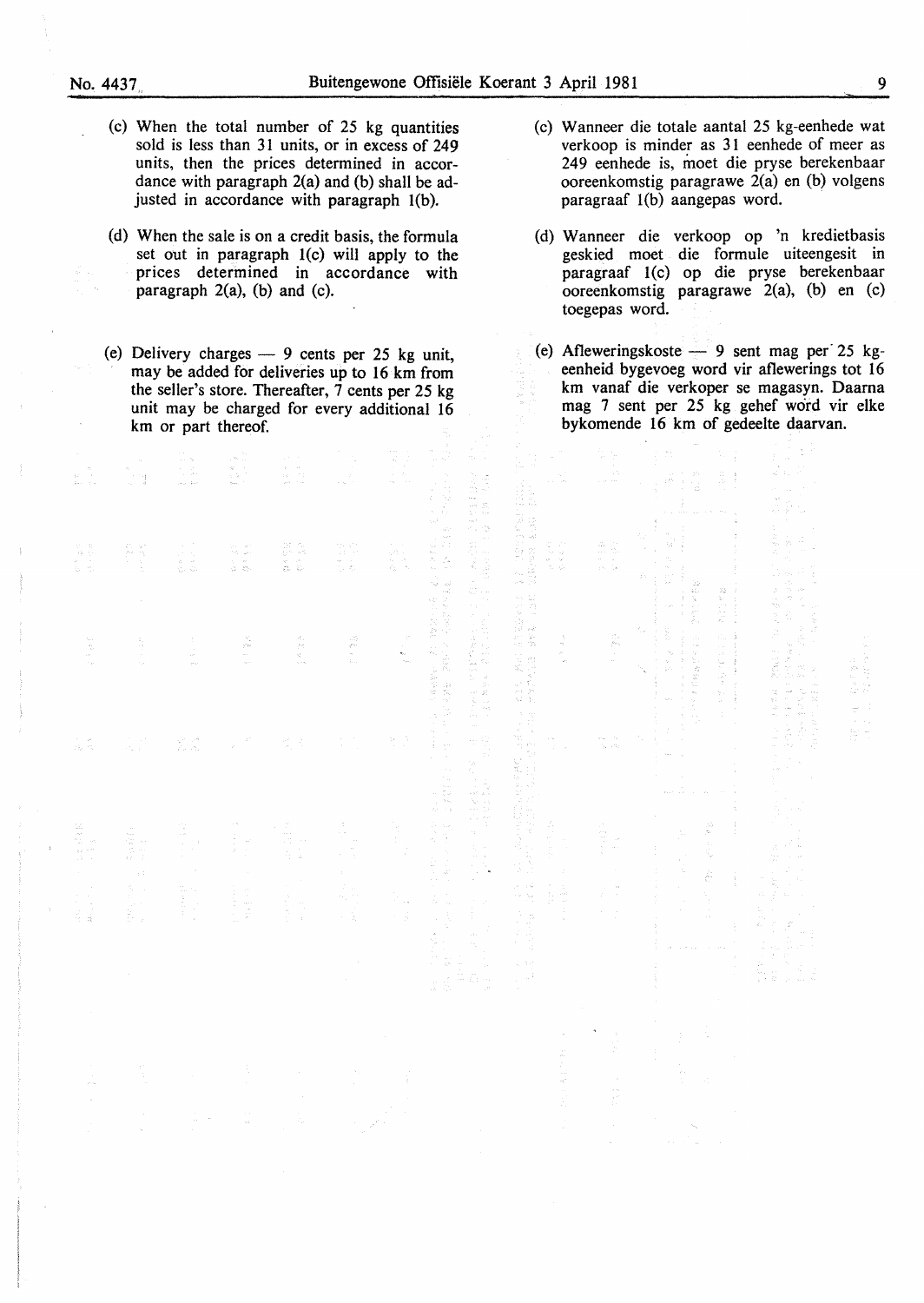#### THIRD SCHEDULE DERDE BYLAE

THE MAXIMUM RETAIL PRICES OF SUGAR.(REFER TO PARA 5(A) OF THE FIRST SCHEDULE.)<br>EXCLUDING SPECIALITY SUGAR AS DEFINED IN PARA 3(F) OF THE FIRST SCHEDULE.)<br>MAKSIMUM KLEINHANDELPRYSE VAN SUIKER.(VERWYS "NA PARA 5(A) VAN DIE E BYLAE "UITGESONDERD SPESIALITEITSUIKER SOUS OMSKRYF IN PARA 3(F) VAN DIE EERSTE BYLAE.

| DISTRICT                    | TYPE OF SUGAR                                                                                                                                                                                                                                                                                                           |                       | <b>MILL-PACKED SUGAR</b> |               | PER BAG I<br>MEULVERPAKTE SUIKER   PER SAK | <b>VERPAKKINGS</b>                                                        | RETAILERS' PACKS<br>KLEINHANDELAARS- |
|-----------------------------|-------------------------------------------------------------------------------------------------------------------------------------------------------------------------------------------------------------------------------------------------------------------------------------------------------------------------|-----------------------|--------------------------|---------------|--------------------------------------------|---------------------------------------------------------------------------|--------------------------------------|
| DISTRIK                     | <b>TIPE SUIKER</b>                                                                                                                                                                                                                                                                                                      |                       | 1 KG   2,5 KG   12,5 KG  |               | 25 KG                                      | <b>IKG</b>                                                                | 1.2,5 KG                             |
|                             |                                                                                                                                                                                                                                                                                                                         | $\mathbf{C}$          | $R$ $C$                  | $R$ $C$       | $R$ $C$                                    | $\mathcal{L} = \mathcal{L} \mathcal{L}$ . The $\mathcal{L} = \mathcal{L}$ | $R = C$                              |
| 1. AT WALVIS BAY            | hhite – Wit<br>BRUWN - BRUIN                                                                                                                                                                                                                                                                                            | 55<br>51              | 1,36                     | 6,63<br>6,16  | 12,82<br>11.78                             | $53 -$<br>$-48$                                                           | 6,47<br>5,95                         |
| TE WALVISBAAI<br>$\Delta$ . | WHITE - WIT<br>BRUWN – BRUIN – 51                                                                                                                                                                                                                                                                                       | 55.                   | $1,36$ $6,63$            | 6,16          | 12,82<br>11.78                             | 53<br>48                                                                  | 6,47<br>5,95                         |
|                             | (THE REPUBLICS PRESCRIBED PRICES FOR WALVIS BAY ARE SHOWN FOR THE SAKE OF CONVENIENCE)<br>(DIE REPUBLIEK SE VOORGESKREWE PRYSE VIR WALVISBAAI IS GERIEFLIKHEIDSHALWE AANGETOON)                                                                                                                                         |                       |                          |               |                                            |                                                                           |                                      |
| 2.                          | AT ALL OTHER RAILWAY STATIONS AND RAILWAY SIDINGS AS DEFINED IN THE FIRST<br>SCHEDULE AND WITHIN A DISTANCE OF EIGHT KILOMETERS OF SUCH STATIONS AND<br>SIDINGS.<br>OP ALLE ANDER SPOORWEGSTASIES EN -SYLYNE SOOS OMSKRYF IN DIE EERSTE BYLAE<br>EN BINNE N AFSTAND VAN AGT KILOMETER VANAF SODANIGE STASIES EN SYLYNE. |                       |                          |               |                                            |                                                                           |                                      |
| $y - 40$                    | $wH11E - w1T$<br>BRUWN - BRUIN                                                                                                                                                                                                                                                                                          | 56<br>52 <sub>2</sub> | 1.38                     | 6,70<br>6, 23 | 12,95<br>11,91                             | 53.<br>49.                                                                | 6.54<br>6,02                         |
| $41 - 60$                   | WHITE - WIT<br>BROWN - BRUIN                                                                                                                                                                                                                                                                                            | 56<br>52              | 1.38                     | 6, 73<br>6,26 | 13.01<br>11,97                             | 53.<br>49.                                                                | 6.57<br>6,05                         |
| $61 - 80$                   | WHITE - WIT<br>BROWN - BRUIN                                                                                                                                                                                                                                                                                            | 56<br>52              | 1,39                     | 6.75<br>6,28  | 13,05<br>12,01                             | $53 -$<br>49                                                              | 6,59<br>6.07                         |
| $81 - 100$                  | WHITE - WIT<br>BROWN - BRUIN                                                                                                                                                                                                                                                                                            | 57.<br>52.            | 1,39                     | 6, 77<br>6.31 | 13,10<br>12,06                             | $54 -$<br>49.                                                             | 6.61<br>6,09                         |
| $101 - 120$                 | <b>KHITE - WIT</b><br>BROWN - BRUIN                                                                                                                                                                                                                                                                                     | 57<br>52.             | 1,40                     | 6,80<br>6,33  | 13,15<br>12, 11                            | 54<br>50                                                                  | 6,64<br>6, 12                        |
| $121 - 140$                 | WHITE - WIT<br>BROWN - BRUIN                                                                                                                                                                                                                                                                                            | 57<br>53              | 1.40                     | 6,82<br>6,36  | 13.19<br>12.15                             | 54<br>50                                                                  | 6,66<br>6,14                         |
| $141 - 160$                 | WHITE - WIT<br>$BROW = BRUIN$                                                                                                                                                                                                                                                                                           | 57<br>53              | 1,41                     | 6.84<br>6,38  | 13,24<br>12, 20                            | 54<br>50                                                                  | 6,68<br>6.16                         |

No. 4437

 $\overline{5}$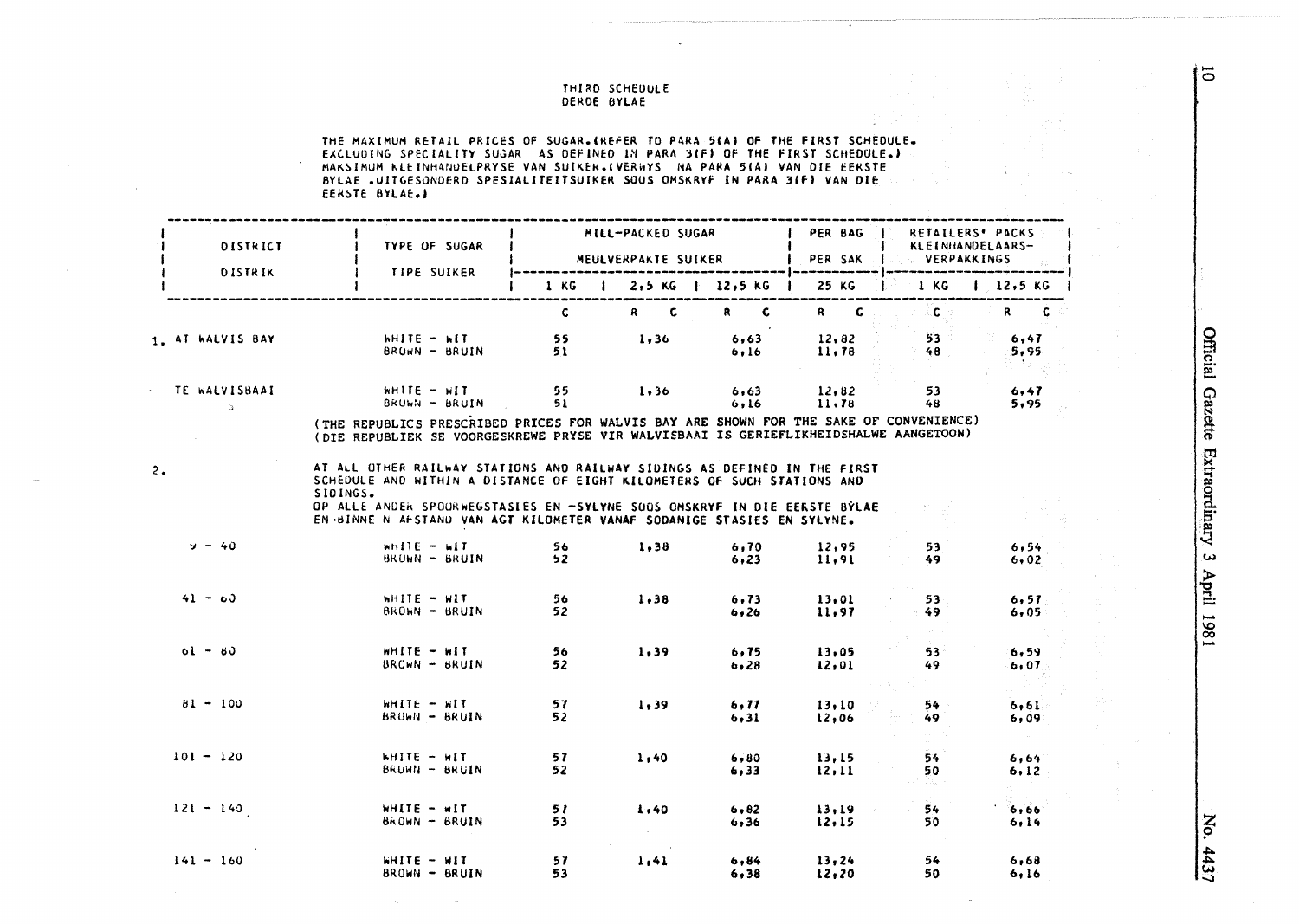Buitengewone Offisiële Koerant 3 April 1981

| DISTRICT             | TYPE OF SUGAR                                                      |                            | MILL-PACKED SUGAR                                                                               |                                 | PER BAG         | RETAILERS' PACKS                |                                                          |
|----------------------|--------------------------------------------------------------------|----------------------------|-------------------------------------------------------------------------------------------------|---------------------------------|-----------------|---------------------------------|----------------------------------------------------------|
|                      |                                                                    |                            | MEULVERPAKTE SUIKER                                                                             |                                 | PER SAK         | KLEINHANDELAARS-<br>VERPAKKINGS |                                                          |
| <b>UISTRIK</b>       | TIPE SUIKER                                                        | 1 KG                       | $\mathbf{L}$                                                                                    | $2.5$ KG   12.5 KG              | 25 KG           | 1 KG                            | 12.5 KG                                                  |
|                      |                                                                    | $\mathsf{C}$               | $R$ $C$                                                                                         | R C                             | $R$ $C$         | $\mathbf{C}$                    | R C                                                      |
| $161 - 180$          | $WHITE - HIT$<br>BROWN - BRUIN                                     | 57.<br>53                  | 1,41                                                                                            | 6, 87<br>6,40                   | 13,28<br>12, 24 | 54<br>50                        | 6.70<br>6,18                                             |
| $181 - 200$          | WHITE - WIT<br>BROWN - BRUIN                                       | 57<br>53<br>$\sim 10^{11}$ | 1, 41                                                                                           | 6,89<br>6,42<br>in Albert       | 13,33<br>12,28  | 55<br>50                        | 6, 73<br>6, 20                                           |
| $201 - 230$          | State State<br>$WHIFE - HIT$<br>BRUWN - BRUIN<br>couple of the co- | 58<br>53                   | : 142                                                                                           | 6,92<br>6,45<br>$\tau$ .        | 13,38<br>12, 34 | <b>Control</b><br>55.<br>51     | 6, 75<br>6,23                                            |
| $231 - 200$          | WHITE - WIT<br>$BRUmN - BRUIN$<br>$\sim$ $\sim$                    | 58<br>54                   | 1,43                                                                                            | 6,95<br>6,48                    | 13,45<br>12,40  | 55<br>51                        | 6, 79<br>6,26                                            |
| $261 - 290$          | WHITE - WIT<br>BROWN - BRUIN<br>and the state of the               | 58<br>54<br><b>Cardian</b> | 1.43                                                                                            | 6,98<br>6, 51                   | 13, 51<br>12,47 | $\sim 20\,$ k<br>55<br>51       | 6,82<br>6, 30                                            |
| $291 - 320$          | WHITE - WIT<br>BROWN - BRUIN<br><b>CONTRACTOR</b> CONTRACTOR       | 58<br>54<br>$\sim 100$     | 1,44                                                                                            | 7,01<br>6,54                    | 13.57<br>12,52  | 56<br>51                        | 6,85<br>6,32                                             |
| $321 - 350$<br>$A =$ | WHITE - WIT<br>$BRUM = BRUIN$                                      | 人名诗<br>59.<br>54           | 1,45                                                                                            | 7,04<br>6, 57                   | 13,62<br>12,58  | - 43<br>56<br>52                | 6, 87<br>6,35                                            |
| $351 - 340$          | WHITE - WIT<br>BROWN - BRUIN                                       | 59<br>55.                  | su provincia pappo 6,60.                                                                        | and the state<br>$1,45$ . 7,07. | 13,68<br>12,63  | 56 -<br>52 S.M. 2016            | 6,90<br>6,38<br>s ingles                                 |
| $381 - 410$          | $mHIF = MIT$<br>BROWN - BRUIN                                      | 59<br>55.                  | $\mathcal{L}^{\text{max}}_{\text{max}}$ , where $\mathcal{L}^{\text{max}}_{\text{max}}$<br>1,46 | 7,10<br>6,63                    | 13, 73<br>12,69 | 56.<br>52                       | $\mathcal{O}(\mathcal{O}_{\mathcal{A}})$<br>6,93<br>6,41 |
| $411 - 440$          | WHITE - WIT<br><b>BROWN - BRUIN</b>                                | 59<br>55                   | 1,46                                                                                            | 7.12<br>6,66                    | 13,78<br>12, 74 | 56.<br>52                       | 6,95<br>6,43                                             |
| $441 - 470$          | $m\Pi E - m\Pi$<br>BROWN - BRUIN                                   | 60<br>55                   | 1,47                                                                                            | 7,15<br>6,68                    | 13.84<br>12,80  | 57<br>52                        | 6,98<br>b, 46                                            |
| $471 - 500$          | $m$ HITE $-$ WIT<br>BRUWN - BRUIN                                  | 60<br>55.                  | 1,47                                                                                            | 7,18<br>6,71                    | 13,89<br>12,85  | 57<br>53                        | 7.01<br>6,49                                             |
| $501 - 540$          | $WHITE - HIT$<br>BROWN - BRUIN                                     | 60<br>56                   | 1,48                                                                                            | 7,21<br>6,74                    | 13,95<br>12,91  | 57<br>53                        | 7,04<br>6,52                                             |

 $\mathsf{I}$   $\mathsf{I}$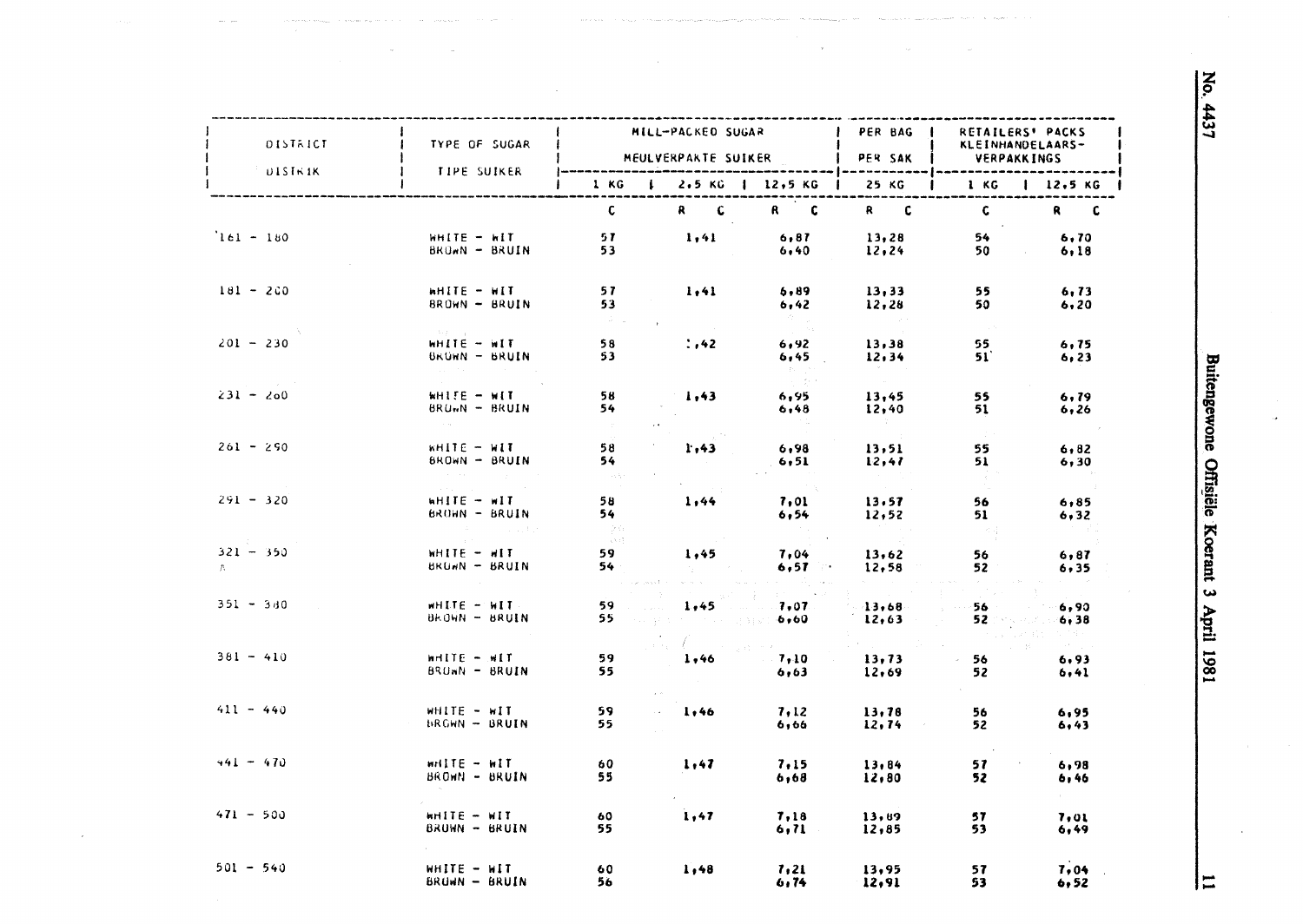|             | the subset of<br>$\mathcal{A}=\mathcal{A}$ .                                              | $\sim 10^{-1}$                                                   | $\int_{-\infty}^{\infty} \mathrm{d}t \, d\theta \, d\theta$                                    | 한 글羽<br>(2) 答案                                                                                                                                                                                                                                                                                                                                                                                                                                                                                                                                  | 子の声音家<br>ステミめる                                                                                                                                                                  | $\frac{m_{\chi}}{m_{\chi}^2} \frac{m_{\chi}}{D}$<br>75 p. | 资料资产<br>的第三人                                                                                                                 |
|-------------|-------------------------------------------------------------------------------------------|------------------------------------------------------------------|------------------------------------------------------------------------------------------------|-------------------------------------------------------------------------------------------------------------------------------------------------------------------------------------------------------------------------------------------------------------------------------------------------------------------------------------------------------------------------------------------------------------------------------------------------------------------------------------------------------------------------------------------------|---------------------------------------------------------------------------------------------------------------------------------------------------------------------------------|-----------------------------------------------------------|------------------------------------------------------------------------------------------------------------------------------|
|             | of the con-<br>$\mathcal{A}_\mathbf{C}$ and $\mathcal{A}_\mathbf{C}$ are also as a simple | $\langle \vec{\psi} \rangle_{\rm{eff}}$<br>$\alpha = \alpha_1$ . | 業界会                                                                                            | 安全部<br>金平文化                                                                                                                                                                                                                                                                                                                                                                                                                                                                                                                                     | 主任 イヤクト<br>化学 经海上                                                                                                                                                               | $\mathcal{P}(\mathbb{R})$<br>$\mathcal{V}(\mathbb{Q})$    | $\mathbb{R}^{n\times d}$ , $\mathbb{Z}_2$ is<br>一つの存在                                                                        |
|             |                                                                                           | $\sim 10^{-1}$                                                   | $\sigma_{\rm{max}}$ and                                                                        | うするこ<br>马克氏剂                                                                                                                                                                                                                                                                                                                                                                                                                                                                                                                                    | 医多叶白色<br>小管大腿术                                                                                                                                                                  | $\sim 10^6$<br>in the                                     | 图 14<br>$\gamma\sim\gamma\gamma/3\sigma_{\rm eff}$                                                                           |
|             |                                                                                           | $\sim 10^{11}$ km $^{-1}$                                        |                                                                                                | 取り方向<br>法不定的人                                                                                                                                                                                                                                                                                                                                                                                                                                                                                                                                   | 詳細。<br>わり                                                                                                                                                                       | GN.<br>211                                                | 調整のこ<br>$\mathcal{R}^{\mathcal{L}}(\mathbb{C}_{\mathcal{L}})$ .                                                              |
|             |                                                                                           |                                                                  |                                                                                                | 第十六页                                                                                                                                                                                                                                                                                                                                                                                                                                                                                                                                            | 人名博索布雷尔 人                                                                                                                                                                       | - 73 -                                                    | in 17 Mayı                                                                                                                   |
| DISTRICT    | TYPE OF SUGAR                                                                             |                                                                  | MILL-PACKED SUGAR<br>MEULVERPAKTE SUIKER SON                                                   |                                                                                                                                                                                                                                                                                                                                                                                                                                                                                                                                                 | PER BAG<br><b>PER SAK</b>                                                                                                                                                       |                                                           | RETAILERS' PACKS<br>KLEINHANDELAARS-<br><b>VERPAKKINGS</b>                                                                   |
| DISTRIK     | <b>TIPE SUIKER</b>                                                                        | 1 KG                                                             | $\mathbf{I}$                                                                                   | 2,5 KG   12,5 KG  <br>-------------                                                                                                                                                                                                                                                                                                                                                                                                                                                                                                             | 25 KG<br>------------                                                                                                                                                           | 1 KG                                                      | 12,5 KG<br>des versus resources                                                                                              |
|             |                                                                                           | C                                                                | C<br>R I<br>$\alpha=\mu-\nu$                                                                   | $R = C$                                                                                                                                                                                                                                                                                                                                                                                                                                                                                                                                         | R C<br>$\frac{1}{2} \left( \frac{1}{2} \right) \left( \frac{1}{2} \right) \left( \frac{1}{2} \right) \left( \frac{1}{2} \right) \left( \frac{1}{2} \right)$                     | $\sim$ C<br>复变。                                           | $R^{\circ}$ $\subset$ $C$<br>$\mathcal{F}=\mathcal{F}(\mathcal{X})$ .                                                        |
| $541 - 580$ | $H\Pi$ $\mathbf{H}$ $\mathbf{H}$ $\mathbf{H}$ $\mathbf{H}$ $\mathbf{H}$<br>$BROM - BRUIN$ | 60<br>56                                                         | 1,48                                                                                           | 1,24<br>6, 77<br>数量のこと                                                                                                                                                                                                                                                                                                                                                                                                                                                                                                                          | 14,01<br>12,97<br>द्वार पर्ने<br>चलका                                                                                                                                           | 57<br>53<br>Parti                                         | 7,07<br>6,55<br>体制度的                                                                                                         |
| $581 - 620$ | WHITE - WIT<br>BROWN - BRUIN<br><b>Service</b>                                            | AND TO<br>61<br>56                                               | $\mathcal{F}(\mathcal{F})$ , and $\mathcal{F}(\mathcal{F})$<br>1,49                            | $\mathbb{E}[\mathcal{F}(\mathcal{A})]$ .<br>7,27<br>6,81                                                                                                                                                                                                                                                                                                                                                                                                                                                                                        | 14,08<br>13,04                                                                                                                                                                  | gare in<br>58<br>53<br>PC 11                              | $\sigma \approx \sigma \sim \tau$<br>7,10<br>6,5d<br>$\label{eq:1.1} \xi_{\mathcal{V}}^{(n-1)}=\xi_{\mathcal{V}}^{(n-1)}\,.$ |
| $621 - 660$ | WHITE - WIT<br>BRUWN - BRUIN                                                              | 61<br>56                                                         | 流行機関係<br>$'$ + 50                                                                              | $\begin{array}{l} \mathbb{E}\left[\begin{array}{c} \mathbb{E} \left[\begin{array}{c} \mathbb{E} \left[\begin{array}{c} \mathbb{E} \left[\begin{array}{c} \mathbb{E} \left[\begin{array}{c} \mathbb{E} \left[\begin{array}{c} \mathbb{E} \left[\begin{array}{c} \mathbb{E} \left[\begin{array}{c} \mathbb{E} \left[\begin{array}{c} \mathbb{E} \left[\begin{array}{c} \mathbb{E} \left[\begin{array}{c} \mathbb{E} \left[\begin{array}{c} \mathbb{E} \left[\begin{array}{c} \mathbb{E} \left[\begin{array}{c} \mathbb{$<br>7,31<br>6,84<br>计判定设计 | 数量の<br>大きな (1980)<br>エイキング<br>14, 14<br>13,10<br>$\sim 200$ km $^{-1}$                                                                                                          | D Alli<br>58<br>54<br>아는 .                                | n e sviji<br>7.13<br>6.61<br>$\phi_{\rm{eff}}$ is $\phi_{\rm{eff}}$ .                                                        |
| $661 - 763$ | $H = -H$<br>BROWN - BRUIN                                                                 | 61<br>57                                                         | per person<br>1,50                                                                             | e kasa<br>7,34<br>6,87<br>医内断的                                                                                                                                                                                                                                                                                                                                                                                                                                                                                                                  | 医肾上腺炎<br>14,20<br>13, 16.<br>医阿米德特氏                                                                                                                                             | Administration<br>58<br>54<br>89 F                        | 不变的<br>7,16<br>6,64<br>-151)                                                                                                 |
| $701 - 760$ | $WHITE = WIT$<br>$BRQMN - BRUIN$                                                          | an North<br>61.<br>57<br>$\mathbb{R}^{2n}$ and                   | 1,51                                                                                           | program<br>7,38<br>6,92<br>会 いてい                                                                                                                                                                                                                                                                                                                                                                                                                                                                                                                | ya Kirik<br>14,29<br>13,25<br>$\mathcal{A} \in \mathbb{C}^{n \times n \times n \times n \times n}$                                                                              | ing a<br>58<br>54<br>99.                                  | $\mathcal{C}^{(2)}\subset\mathbb{C}^{(2)}$ .<br>7,21<br>6,69<br>つきなのう                                                        |
|             |                                                                                           |                                                                  | $\mathbb{C}^n \times \mathbb{C}^n$                                                             | $\mathbb{C}^2 \cong \{ \mathfrak{F}_{\mathfrak{F}} \}_{\mathfrak{F}}$ .                                                                                                                                                                                                                                                                                                                                                                                                                                                                         | 第二 四座                                                                                                                                                                           | or gen                                                    | $(3.2 - 3.2)$                                                                                                                |
|             |                                                                                           | $\mathcal{A}^{\mathcal{N}}_{\mathcal{A}}$ and<br>25.5%           | of the anti-                                                                                   | Cineman Call<br>ing that is                                                                                                                                                                                                                                                                                                                                                                                                                                                                                                                     | $\mathcal{L}^{\mathcal{L}}(\mathcal{L}^{\mathcal{L}}(\mathcal{L}^{\mathcal{L}}(\mathcal{L}^{\mathcal{L}}(\mathcal{L}^{\mathcal{L}}(\mathcal{L}^{\mathcal{L}})))$<br>1000 电影 经收入 | Alego                                                     | 大小 一 学会会<br>그는 가지로 했다.                                                                                                       |
|             |                                                                                           |                                                                  | (中国の) 内部の総<br>القوامل والرواد والمتحدث والمعروف والمتحدث والمتحرق<br>计复数形式 化二<br>しょうしょ 審美 あんだい | (2010年) 国<br>$\mathcal{L}^{\text{max}}_{\text{max}}$ and $\mathcal{L}^{\text{max}}_{\text{max}}$<br>化三甲二二 海产科 紧接口的                                                                                                                                                                                                                                                                                                                                                                                                                              | i Maria<br>$\mathcal{A}_\mathcal{A}$ , we have the second section of the second sector.<br>一个 一 杨超。<br><b>Carl Commercial</b>                                                   | 医三翼冠的<br>우규용 의원원회는 생산준                                    |                                                                                                                              |
|             | Tal.                                                                                      | $\sim 10^{-1}$                                                   | <b>September</b><br><b>Contractor</b><br>$\sim$ $\kappa$                                       |                                                                                                                                                                                                                                                                                                                                                                                                                                                                                                                                                 | of the co-                                                                                                                                                                      | 人口的 医奥氏细胞脑膜炎 经联合股票 人<br>自由的な はまめい オテレート 履行えば              |                                                                                                                              |

 $\mathcal{A}=\mathcal{A}$ 

 $\sim$ 

 $\zeta_{\rm c}$ 

Official Gazette Extraordinary 3 April 1981

No. 4437

 $\overline{5}$ 

 $\omega$ 

 $\hat{\rho}_0$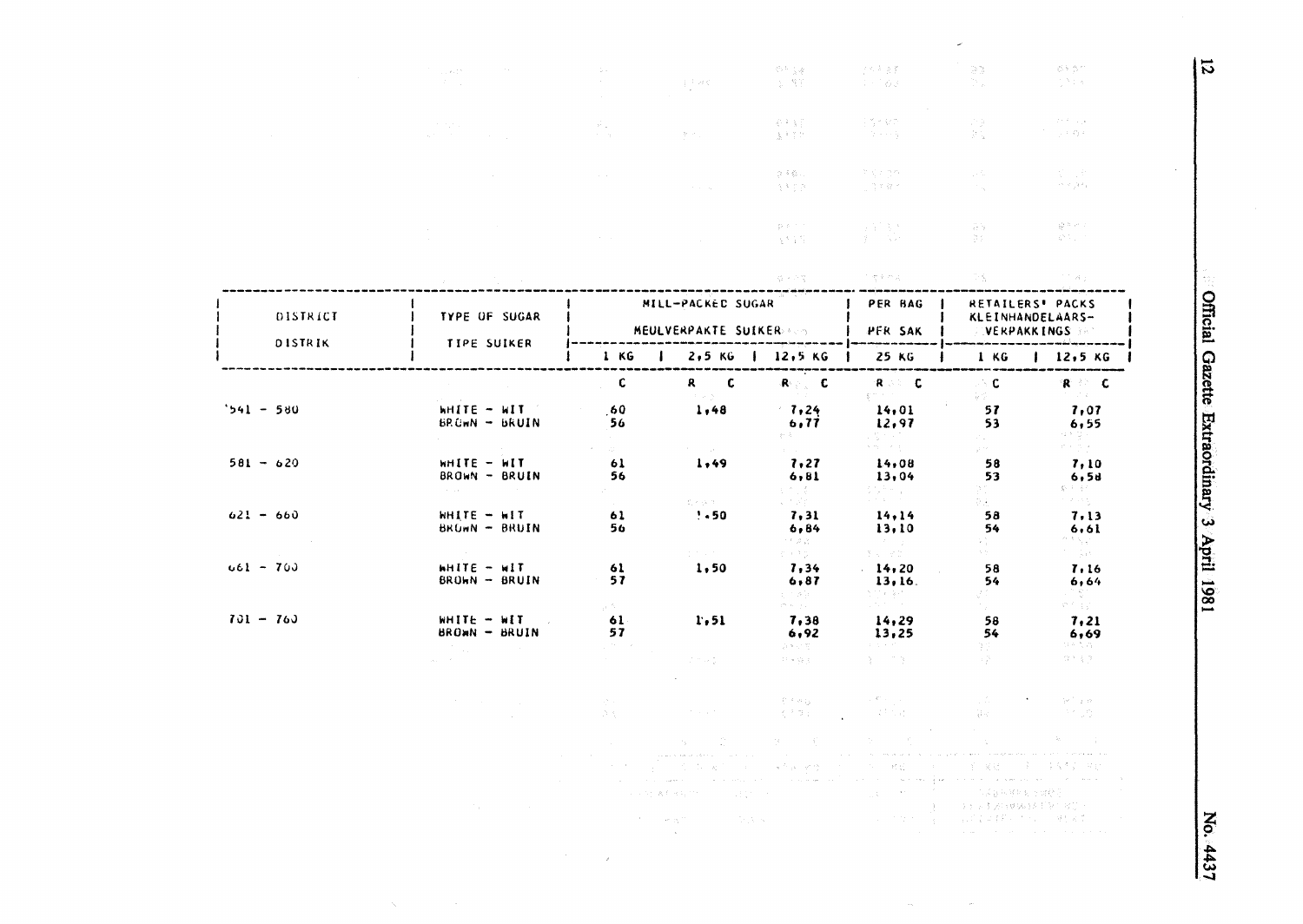$\chi \sim 5\%$ 

 $\frac{\varphi^{(1)}\varphi^{(2)}}{\frac{1}{2}+\frac{\varphi}{2}+\frac{\varphi}{2}}$ 

#### 3. THE FOLLOWING RETAIL PRICES SHALL APPLY AT THE UNDERMENTIONED RAILWAY STATIONS AND RAILWAY SIDINGS AND WITHIN A RADIUS OF 8 KM OF SUCH STATIONS AND SIDINGS.

 $\mathcal{L}^{\text{max}}_{\text{max}}$ 

in the company of the company of the company of the company of the company of the company of the company of the

 $\sim$ 

DIE VOLGENDE KLEINHANDELSPRYSE IS VAN TOEPASSING TE ONDERGEMELDE SPOORWEGSTASIES- EN SYLYNE EN BINNE 'N AFSTAND VAN 8 KM VANAF SODANIGE STASIES EN SYLYNE.

第2部 業業

 $\sim$  $\sim 10$ 

| PLACE<br><b>PLEK</b>        | TYPE OF SUGAR -                  |                           | MILL-PACKED SUGAR<br>MEULVERPAKTE SUIKER |                     | <b>I</b> PER BAG<br>PER SAK | RETAILERS' PACKS<br>KLEINHANDELAARS-<br><b>VERPAKKINGS</b> |                                |
|-----------------------------|----------------------------------|---------------------------|------------------------------------------|---------------------|-----------------------------|------------------------------------------------------------|--------------------------------|
|                             | <b>TIPE SUIKER</b>               |                           | 1 KG   2,5 KG   12,5 KG                  |                     | 25 KG                       |                                                            | 1 KG   12.5 KG                 |
| ARIAMSVLEI<br>and the group | $H = H \cup H$<br>BROWN - BRUIN  | $\mathbf{C}$<br>63<br>59. | $R$ $C$<br>1,56                          | R C<br>7,60<br>7,14 | $R$ $C$<br>14, 71<br>13,67  | $\mathbf{C}$<br>60<br>56                                   | $R$ $C$<br>7,42<br>6,90        |
| <b>ASAB</b>                 | $H = 311H$<br>BROWN - BRUIN      | 61<br>57                  | 1,51                                     | 7,39<br>6,92        | 14,28<br>13,24              | 58<br>54                                                   | 7,20<br>6,68                   |
| <b>ASBOSPAN</b>             | WHITE - WIT<br>BRUWN - BRUIN     | 62<br>58                  | 1,53                                     | 7,45<br>6,99        | 14,41<br>13, 37             | 59<br>55                                                   | 7,27<br>6,75                   |
| <b>AUS</b>                  | $M = 371144$<br>BRUWN - BRUIN    | 62<br>58                  | 1,53                                     | 7,48<br>7,02        | 14,47<br>13,43              | 59<br>55                                                   | 7,30<br>6, 78                  |
| <b>AUSNEK</b><br>in super   | MHILE - MIL<br>BROWN - BRUIN     | 62<br>58                  | 1,53                                     | 7,48<br>7,02        | 14,47<br>13,43              | 59.<br>55                                                  | 7,30<br>6,78                   |
| <b>AUSWEICHE</b>            | WHITE - MIT<br>BRUWN - BRUIN     | 62<br>58                  | 1,54                                     | 7, 51<br>7,05       | 14,53<br>13,49              | 59<br>55                                                   | 7,33<br>6, 81                  |
| <b>BRUKKAROS</b>            | WHITE - WIT<br>BROWN - BRUIN     | 61<br>-57                 | 1, 51                                    | 7,36<br>6.89        | 14, 23<br>13,19             | 58<br>$\lambda$<br>54                                      | 7.18<br>6,66                   |
| <b>BUCHHOL ZBRUNN</b>       | $m = 11$<br><b>BRGWN - BRUIN</b> | 61<br>57                  | $1.51 -$                                 | 7,39<br>6,92        | 14,28<br>13.24              | 58<br>$\tau$ , and $\tau$ , and<br>54                      | 7,20<br>6,68                   |
| CHAMIEITES                  | HHITE - WIT<br>BROWN - BRUIN     | 61<br>57                  | 1,50                                     | 7,34<br>6.87        | 14, 18<br>13.14             | 医紫色 医甲状<br>54                                              | za ili postoju<br>7,15<br>6.63 |
| <b>COENBULT</b>             | $H1F - H1F$<br>BROWN - BRUIN     | 60<br>56                  | 1,49                                     | 7,26<br>6,79        | 14,04<br>12,99              | 57.<br>53                                                  | 7,08<br>6, 56                  |

 $|\varpi|$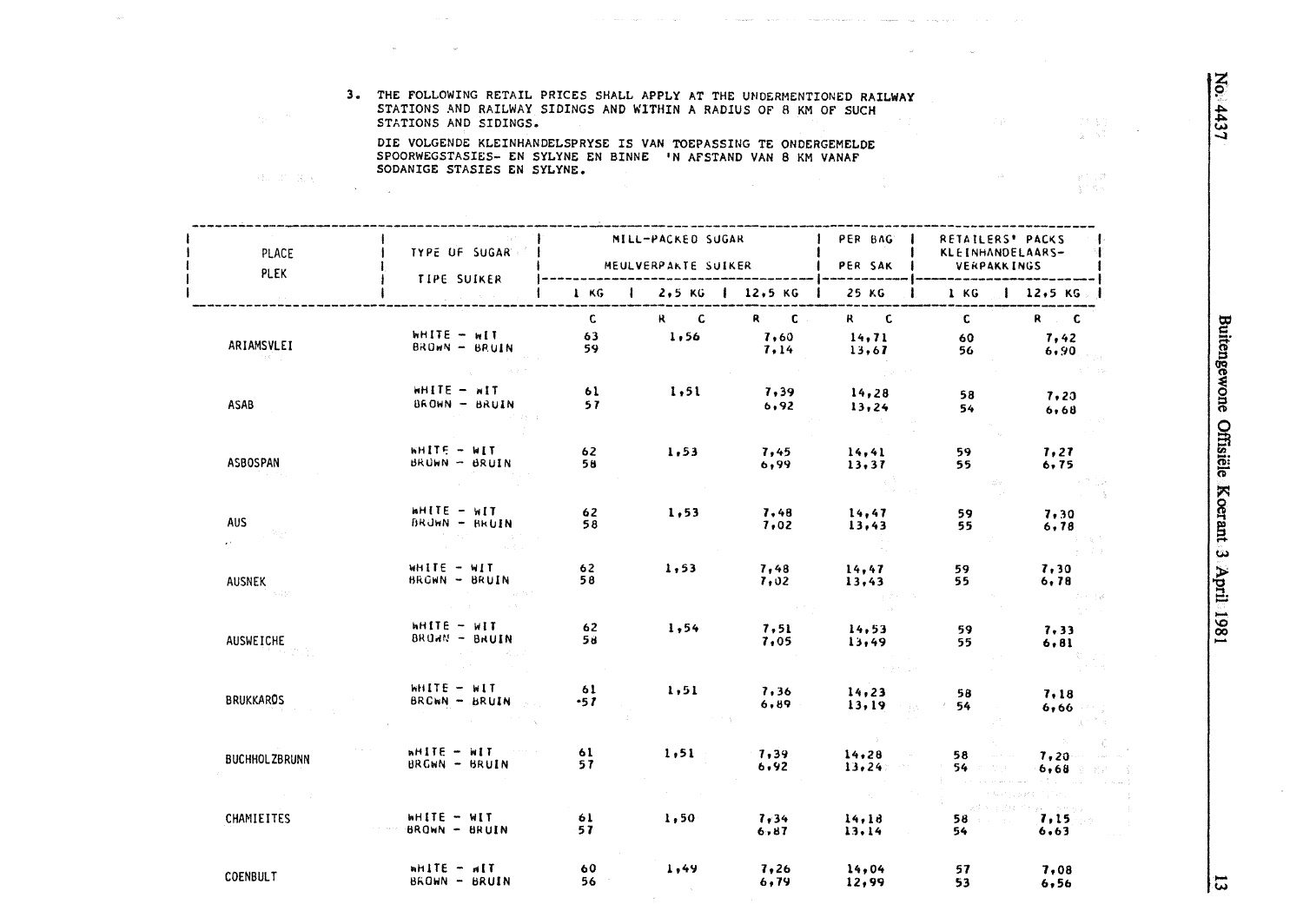|   | PLACE             | TYPE OF SUGAR                      |                          | MILL-PACKED SUGAR<br>MEULVERPAKTE SUIKER |                                                               | PER BAG  <br><b>I</b> PER SAK | RETAILERS' PACKS<br>KLEINHANDELAARS-<br>VERPAKKINGS |                     |
|---|-------------------|------------------------------------|--------------------------|------------------------------------------|---------------------------------------------------------------|-------------------------------|-----------------------------------------------------|---------------------|
|   | <b>PLEK</b>       | <b>TIPE SUIKER</b>                 |                          |                                          | 1 KG $\parallel$ 2,5 KG $\parallel$ 12,5 KG $\parallel$ 25 KG | ---------                     | $1 KG$   $12,5 KG$                                  |                     |
|   | FELDSCHUHHORN     | WHITE - WIT<br>$BROAN - BRUIN$     | $\mathbf{C}$<br>61<br>57 | $R$ $C$<br>1,50                          | $R$ $C$<br>7,31<br>6,84                                       | $R$ $C$<br>14.13<br>13,09     | $\mathbf{c}$<br>58<br>54                            | R C<br>7.13<br>6,61 |
|   | GARIGANUS         | WHITE - WIT<br>BROWN - BRUIN       | 60<br>56                 | 1,49                                     | 7,26<br>6,79                                                  | 14,04<br>12,99                | 57<br>53                                            | 7,08<br>6, 56       |
|   | GARUB             | $h$ HITE $-$ WIT<br>BROWN - BRUIN  | 63<br>58                 | 1,55                                     | 7.55<br>7,08                                                  | 14,59<br>13,55                | 60<br>55                                            | 7,36<br>6,84        |
| 겻 | <b>GAWACHAB</b>   | WHITE - WIT<br>BROWN - BRUIN       | 61<br>57                 | 1,50                                     | 7.31<br>6, 84                                                 | 14, 13<br>13,09               | 58<br>54                                            | 7,13<br>6,61        |
|   | <b>GEMSVLAKTE</b> | WHITE - WIT<br>BROWN - BRUIN       | 62<br>58                 | 1.53                                     | 7,45<br>6,99                                                  | 14,41<br>13,37                | 59<br>55                                            | 7.27<br>6,75        |
|   | <b>GOAGEB</b>     | WHITE - WIT<br>BROWN - BRUIN       | 61<br>57.                | 1, 51                                    | 7,36<br>6,89                                                  | 14, 23<br>13,19               | 58.<br>54                                           | 7,18<br>6,66        |
|   | <b>GOBAS</b>      | WHITE - WIT<br>BROWN - BRUIN       | 60<br>56                 | 1,49                                     | 7,26<br>6, 79                                                 | 14,04<br>12,99                | 57<br>53                                            | 7.08<br>6, 56       |
|   | GRASPLATZ         | $H = F$<br>BRUWN - BRUIN           | 63<br>59.                | 1,56                                     | 7,60<br>7,14                                                  | 14, 71<br>13,67               | 60<br>56.                                           | 7,42<br>6,90        |
|   | <b>GRUNAU</b>     | $H\Pi T E - H\Pi$<br>BROWN - BRUIN | この 大石の<br>62<br>57       | in and<br>1,52                           | $\sim 10^{11}$<br>7,43<br>6,96                                | 14, 37<br>13,33               | 59<br>55.                                           | 7.25<br>6,73        |
|   | <b>GRUNDORNER</b> | $WHITE - HIT$<br>BROWN - BRUIN     | 62<br>57                 | 1,52                                     | 7.41<br>6,94                                                  | 14,32<br>13,28                | 59<br>54                                            | 7,22<br>6,70        |
|   | <b>GUIBES</b>     | HITE - WIT<br>BROWN - BRUIN        | 62<br>57                 | 1,52                                     | 7,43<br>6,96                                                  | 14,37<br>13,33                | 59<br>55                                            | 7,25<br>6, 73       |

 $\mathcal{A}^{\text{max}}_{\text{max}}$ 

Official Gazette Extraordinary 3 April 1981 

No. 4437  $\frac{1}{4}$ 

 $\overline{4}$ 

 $\frac{1}{\sqrt{2}}$ 

 $\bar{\omega}$ 

 $\frac{1}{2} \frac{1}{2}$ 

 $\begin{array}{c} 1 \\ 1 \\ 2 \\ 3 \end{array}$ 

 $\frac{1}{2}$ 

 $\ddot{\phantom{a}}$  .

 $\mathbf{v}$ 

 $\bar{z}$ 

 $\frac{d}{dt} = \frac{d^2\phi}{dt^2}$ 

 $\geq$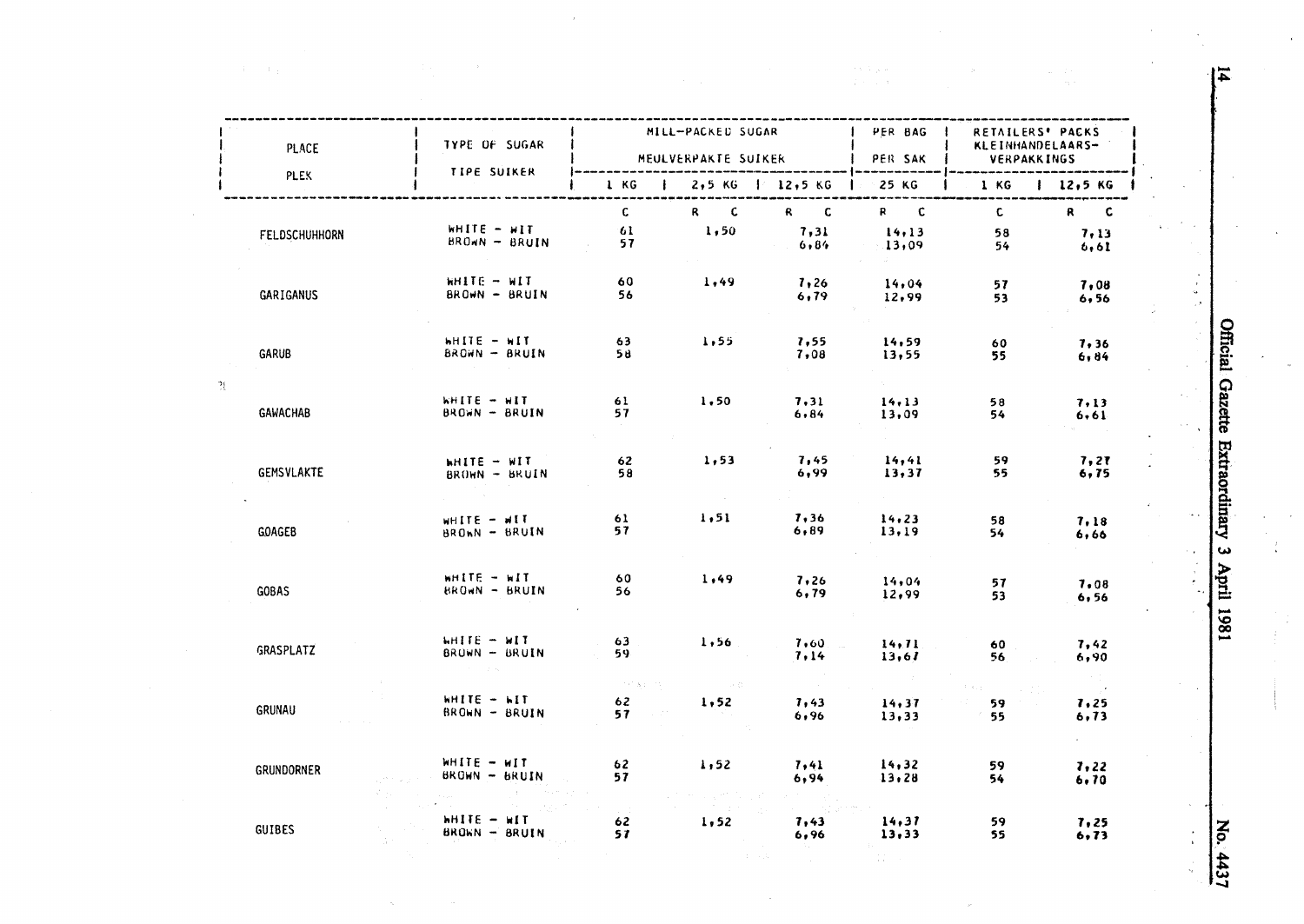| PLACE               | I TYPE OF SUGAR                        |                           | MILL-PACKED SUGAR               |              | PER BAG I<br>MEULVERPAKTE SUIKER   PER SAK           | RETAILERS' PACKS<br>KLEINHANDELAARS-<br><b>VERPAKKINGS</b> |                        |
|---------------------|----------------------------------------|---------------------------|---------------------------------|--------------|------------------------------------------------------|------------------------------------------------------------|------------------------|
| <b>PLEK</b>         | <b>TIPE SUIKER</b>                     |                           | 1 KG   2,5 KG   12,5 KG   25 KG |              |                                                      | $1 KG \quad 1 12,5 KG$                                     |                        |
| <b>HAALENBERG</b>   | $H\Pi T E - H\Pi T$<br>$BAOMN - BRUIN$ | $\mathbf{c}$<br>63<br>59. | $R$ $C$<br>1,55                 | $R = C$      | $R = C \sqrt{2}$<br>$7,58$ $14,65$<br>$7,11$ $13,61$ | $\mathbf{C}$<br>60<br>56.                                  | $R$ C<br>7,39<br>6, 87 |
| <b>HAMAB</b>        | WHITE - WIT<br>BROWN - BRUIN           | 63<br>58                  | 1,55                            | 7,55<br>7,08 | 14,59<br>13,55                                       | 60<br>55                                                   | 7,36<br>6, 84          |
| HOLOOG              | WHITE - WIT<br>BROWN - BRUIN           | 61 -<br>51.               | 1, 51                           | 7,36<br>6,89 | 14.23<br>13,19                                       | 58<br>54                                                   | 7.18<br>6,66           |
| <b>JURGEN</b>       | WHITE - MIT<br>BROWN - BRUIN           | 60<br>$\sim$ 56           | 1,49                            | 6,79         | $7,26$ 14,04<br>12,99                                | 57<br>53                                                   | 7,08<br>6,56           |
| <b>KANUS</b>        | MHITE - WIT<br>BROWN - BRUIN           | 62<br>58                  | 1,53                            | 7,48<br>7,02 | 14,47<br>13,43                                       | 59<br>55.                                                  | 7,30<br>6,78           |
| <b>KARASBURG</b>    | $WHITE - HIT$<br><b>BROWN - BRUIN</b>  | 62<br>58                  | 1,53                            | 7,48<br>7,02 | 14,47<br>13,43                                       | 59.<br>55                                                  | 7.30<br>6,78           |
| <b>KEETMANSHOOP</b> | <b>WHITE - WIT</b><br>$BRCHH = BRUIN$  | 59<br>55                  | 1,46                            | 7.11<br>6,64 | 13,74<br>12,70                                       | 56 —                                                       | 6,93<br>6,41           |
| KLEIN-KARAS         | $H = H \cup H$<br><b>BROWN - BRUIN</b> | 61<br>57                  | 1.51                            | 7.39<br>6,92 | $\sim 10^{-10}$<br>14,28<br>13,24                    | 58.<br>54                                                  | 7,20<br>6,68           |
| <b>KOKERBOOM</b>    | $H\Pi F = H\Pi$<br>$BKUM - BRUIN$      | 63<br>59.                 | 1,55                            | 7,11         | $7,58$ 14,65<br>13,61                                | 60 -<br>56.                                                | 7,39<br>6.87           |
| KOLMANSKOP          | $H\Pi F - H\Pi$<br>BROWN - BRUIN       | 63<br>59.                 | 1,56                            | 7,60<br>7,14 | 14, 71<br>13,67                                      | 60 -<br>56                                                 | 7,42<br>6,90           |
| <b>KUMS</b>         | $H = -111H$<br>BROWN - BRUIN           | 63<br>59                  | $\frac{1}{2}$ , 56              | 7,60<br>7,14 | 14, 71<br>13,67                                      | 60<br>56                                                   | 7,42<br>6,90           |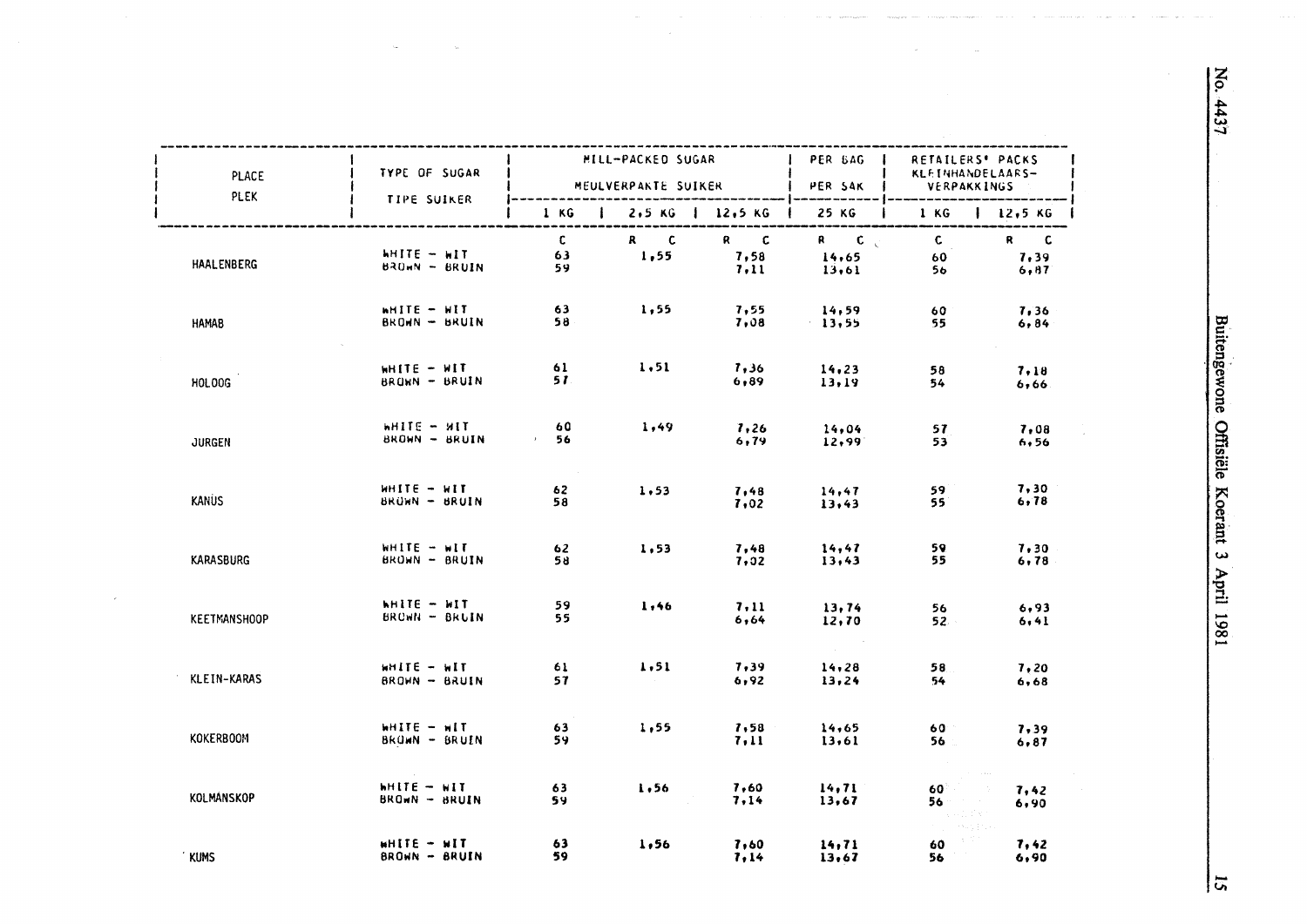| PLACE                                           | TYPE OF SUGAR                                       |                            | MILL-PACKED SUGAR                      |                                                                                                        | PER BAG  <br>PER SAK           | RETAILERS' PACKS<br><b>KLEINHANDELAARS-</b> |                                |  |
|-------------------------------------------------|-----------------------------------------------------|----------------------------|----------------------------------------|--------------------------------------------------------------------------------------------------------|--------------------------------|---------------------------------------------|--------------------------------|--|
| $P$ PLEK                                        | <b>TIPE SUIKER</b>                                  |                            | MEULVERPAKTE SUIKER                    |                                                                                                        | ---------                      | <b>VERPAKKINGS</b>                          |                                |  |
|                                                 |                                                     | 1 KG                       | $1$ 2,5 KG   12,5 KG                   |                                                                                                        | 25 KG<br>----------            |                                             | $1 KG$   $12.5 KG$             |  |
| LUDERITZ                                        | NHITE - WIT<br><b>BROWN - BRUIN</b>                 | $\mathsf{C}$<br>63<br>59 - | $R$ $C$<br>1,56<br>Subject of          | $R$ C<br>7,63<br>7,16                                                                                  | R C<br>14,76<br>13,72          | $\mathbf{c}$<br>- 60<br>- 56                | R C<br>$\mathbf{7,44}$<br>6,92 |  |
| $\mathbb{Z}^n$ is a set $\mathbb{Z}^n$<br>NAKOP | <b>WHITE - WIT</b><br>$BROWN - BRUIN$               | 63<br>59                   | 1,56                                   | $\frac{7.63}{ }$<br>7,16                                                                               | 14, 76<br>13,72                | 60<br>56                                    | 7,44<br>$-6,92$                |  |
| (一) せん<br>NUWEFONTEIN                           | WHITE - WIT<br>BROWN - BRUIN                        | 62<br>58                   | 1,54<br>State of                       | 7, 51<br>$-7,05$                                                                                       | 14,53<br>13,49                 | -59<br>55                                   | 7,33<br>$-6,81$                |  |
| province<br>ROTKOP                              | <b>NHITE - WIT</b><br>BROWN - BRUIN                 | 63<br>59.                  | 1,56                                   | 7,60<br>7,14                                                                                           | 14, 71<br>13,67                | 60<br>56                                    | 7,42<br>6,90                   |  |
| SANDVERHAAR                                     | WHITE - WIT<br>BROWN - BRUIN                        | 61<br>57                   | 1,50                                   | 7,34<br>6,87                                                                                           | 14.18<br>13.14                 | 58<br>$-54$                                 | 7.15<br>6.63                   |  |
| $\sim 100$<br>经无损损失<br>SATC <sub>0</sub>        | WHITE - WIT<br>BROWN - BRUIN                        | 62<br>58                   | 1,53<br>$\sim 10^{-1}$ k               | $-7,48$<br>7,02                                                                                        | 14,47<br>13,43                 | 59<br>55                                    | 7,30<br>6, 78                  |  |
| <b>SCHAKALSKUPPE</b>                            | MHITE - MIT<br>BROWN - BRUIN                        | 62<br>58.                  | 1,53<br>$\gamma$ - $\eta$ - $\gamma$ - | 7,45<br>6,99                                                                                           | 14,41<br>13,37                 | 59<br>55                                    | 7,27<br>6, 75                  |  |
| Angele S<br>SEEHEIM                             | WHITE - WIT<br>BROWN - BRUIN                        | 61<br>56                   | 1,50<br>in the co                      | 7,29<br>6,82                                                                                           | 14,09<br>13,05                 | 58<br>$^{\circ}53$                          | 7,11<br>$-6,59$                |  |
| a - Beka<br>SIGNALBERG                          | WHITE - WIT<br>BROWN - BRUIN                        | 62<br>57                   | 1,52                                   | 7,41<br>6,94                                                                                           | 14,32<br>13,28                 | 59.<br>54.                                  | $\mathbf{7,22}$<br>6, 70       |  |
| SIMPLON                                         | $WHITE - HIT$<br>BROWN - BRUIN<br><b>Controller</b> | 61<br>57                   | 1,50                                   | $\mathcal{L}^{\mathcal{L}}$ and $\mathcal{L}^{\mathcal{L}}$ are the set of $\mathcal{L}^{\mathcal{L}}$ | $7,34 - 14,18$<br>$6.87$ 13.14 | 58<br>54. 医牙科                               | 7,15<br>6.63                   |  |
| <b>TSAUKAIB</b>                                 | $MITE - MIT$<br>BROWN - BRUIN                       | 63<br>59.                  | 1,55                                   | 7,58<br>7,11                                                                                           | 14,65<br>13,61<br>$\mathbf{F}$ | 60 -<br>56                                  | 7,39<br>6,87                   |  |

 $\bar{\gamma}$ 

 $\overline{5}$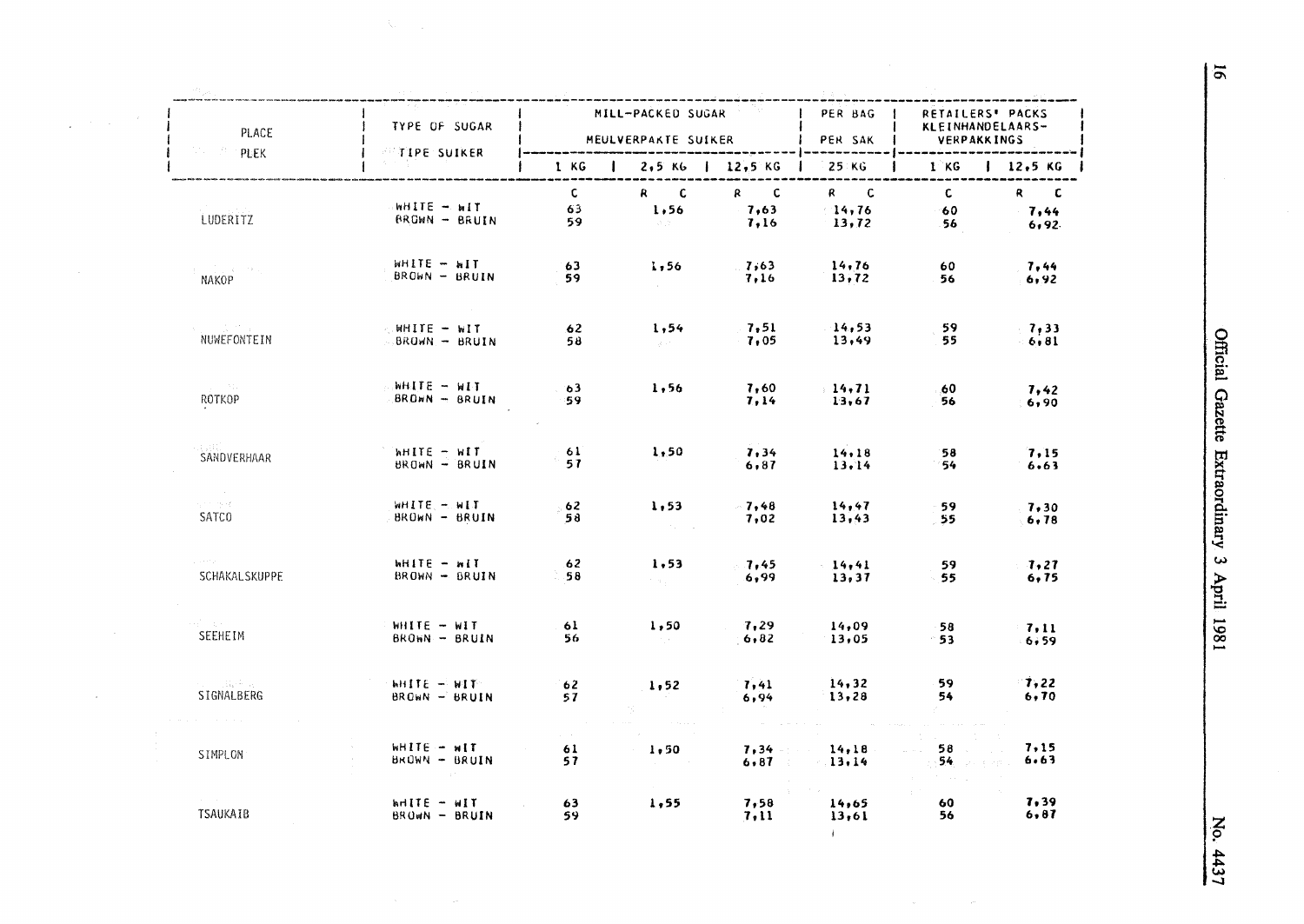| PLACE<br><b>PLEK</b> | <b>TYPE OF SUGAR</b><br>TIPE SUIKER | MILL-PACKED SUGAR<br>MEULVERPANTE SUIKER<br>1 KG<br>12,5 KG<br>$2,5$ KG |                                                 |                                    | PER BAG<br>PER SAK<br>25 KG | RETAILERS' PACKS<br>KLEINHANDELAARS-<br>VERPAKKINGS<br>12,5 K<br>1 KG |                                              |
|----------------------|-------------------------------------|-------------------------------------------------------------------------|-------------------------------------------------|------------------------------------|-----------------------------|-----------------------------------------------------------------------|----------------------------------------------|
| <b>TSAWISIS</b>      | WHITE - WIT<br>BROWN - BRUIN        | <b>C</b><br>60<br>56                                                    | $\mathbf{R}$<br>$\overline{\mathbf{C}}$<br>1,49 | $\mathbf R$<br>-C.<br>7,26<br>6,79 | -C<br>R.<br>14,04<br>12,99  | C.<br>57<br>53                                                        | R<br>$\overline{\mathbf{c}}$<br>7,08<br>6,56 |
| <b>TSES</b>          | WHITE - WIT<br>BROWN - BRUIN        | 61<br>57                                                                | 1,50                                            | 7,34<br>6.87                       | 14, 18<br>13.14             | 58<br>54                                                              | 7,15<br>6.63                                 |
| WASSER               | $H = 3THH$<br>BROWN - BRUIN         | 61<br>56                                                                | 1,50                                            | 7,29<br>6,82                       | 14,09<br>13,05              | 58<br>53                                                              | 7,11<br>6, 59                                |
| <b>WOLPLAAS</b>      | WHITE - WIT<br>$BROM - BRUIN$       | 62<br>58                                                                | 1,54                                            | 7, 51<br>7,05                      | 14,53<br>13,49              | 59<br>55                                                              | 7,33<br>6, 81                                |

 $\frac{1}{2\pi\epsilon}$ 

No. 4437

 $\hat{\vec{z}}$ 

 $\langle$  $\mathcal{L}_{\mathcal{A}}$ 

 $\overline{1}$